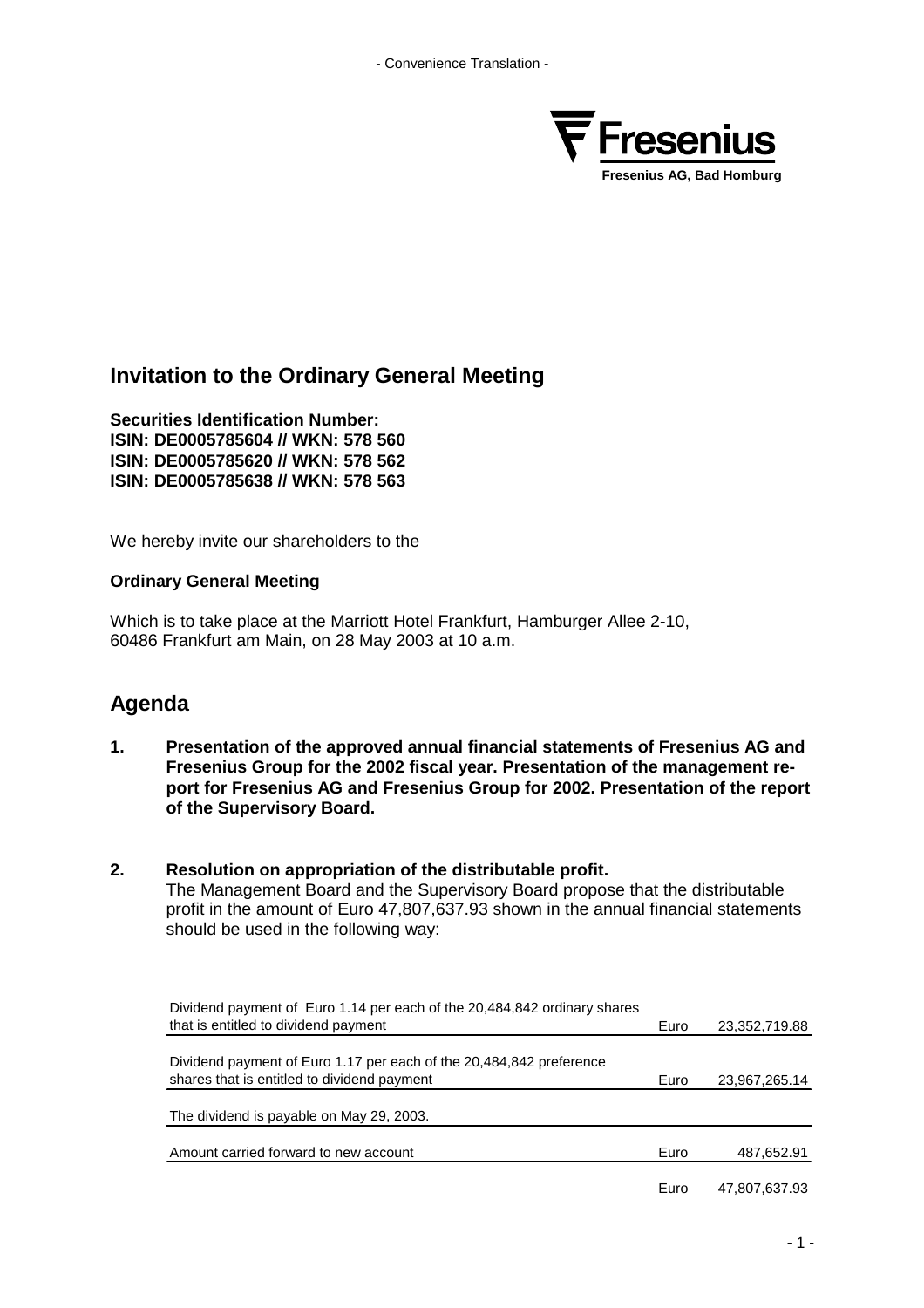**3. Resolution to approve the activities of the Management Board during the 2002 fiscal year.**

The Management Board an the Supervisory Board propose that approval should be given.

**4. Resolution to approve the activities of the Supervisory Board during the 2002 fiscal year.**

The Management Board and the Supervisory Board propose that approval should be given.

## **5. Election of the Supervisory Board.**

The term in office of the current members of the Supervisory Board will terminate upon the closure of the general meeting on 28 May 2003.

The composition of the Supervisory Board is governed by §§ 96 Section 1 and Section 101 of the Stock Corporation Act (Aktiengesetz) and § 7 Section 1 No. 1 of the Co-determination Act (Mitbestimmungsgesetz), with the result that six members of the Supervisory Board are to be elected by the shareholders meeting and six members by the employees.

The General Meeting will not be bound by election nominations.

The Supervisory Board proposes to the general meeting to appoint the following shareholder representatives to the Supervisory Board:

**Dr. Gerd Krick** Königstein

Education Engineer, Dr.

Kind of activity Chairman Managing Board Fresenius AG (until 28.05.2003)

#### **Offices**

**Supervisory Board** Vereinigte Krankenversicherung AG **Advisory Board** HDI Haftpflichtverband der deutschen Industrie V.a.G. **Board of Directors** Adelphi Capital Europe Fund, Grand Cayman, Cayman Islands **Board of Trustees** Donau Universität Krems, Austria **Administrative Board** Dresdner Bank Luxembourg S.A., Luxembourg **Corporate Offices Supervisory Board** Fresenius Kabi AG (Chairman) Fresenius Kabi Austria GmbH, Graz, Austria Fresenius Medical Care AG (Chairman) VAMED AG, Vienna, Austria (Chairman)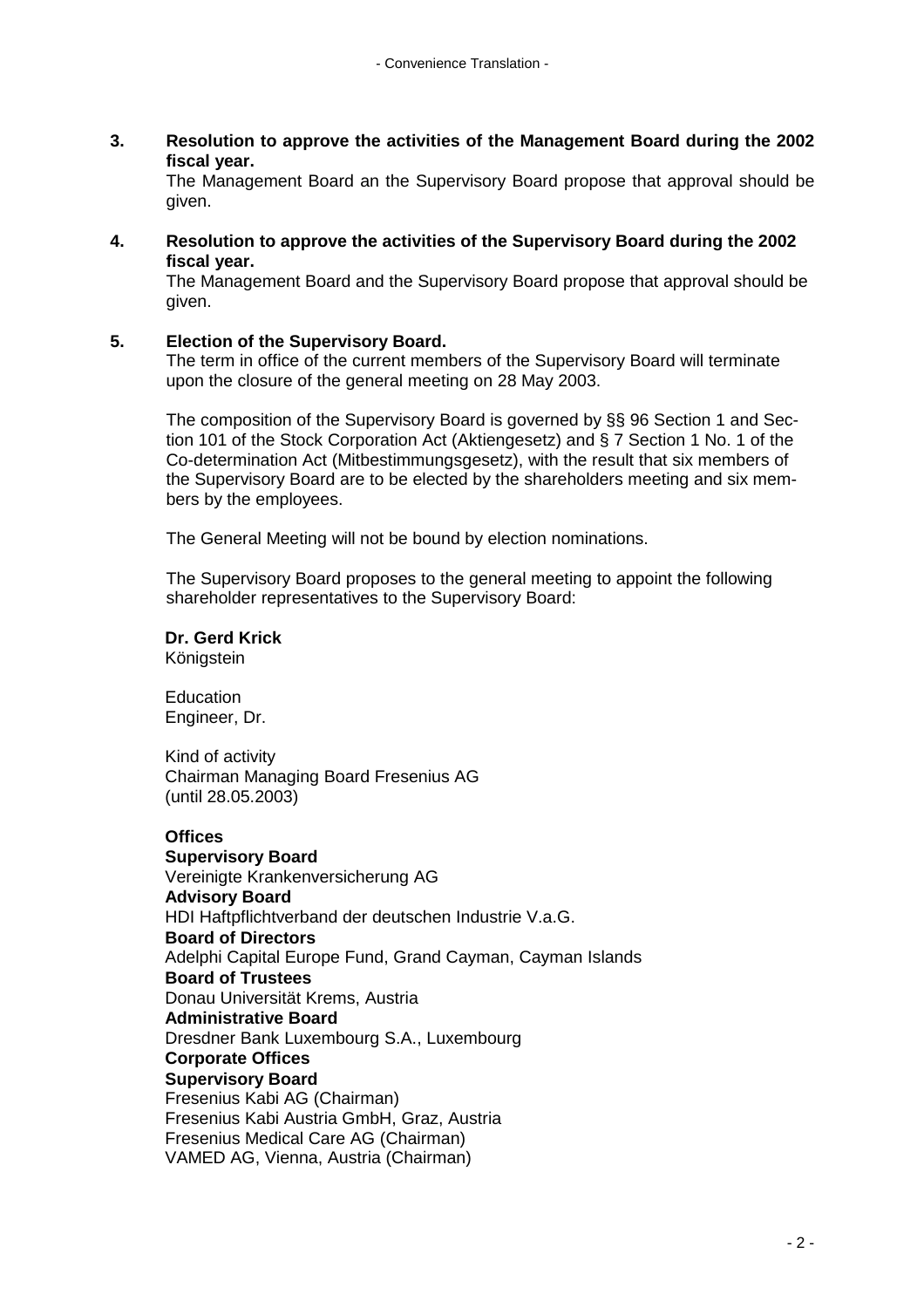# **Dr. Gabriele Kröner**

Munich

Education Doctor, Dr. med.

Kind of activity **Doctor** 

## **Gerhard Roggemann**

Hanover

**Education** Lawyer

Kind of activity Member of the Managing Board WestLB AG Düsseldorf/Münster (former: Westdeutsche Landesbank Girozentrale)

Member of the Managing Board WestLB AG Düsseldorf/Münster (former: Westdeutsche Landesbank Girozentrale) **Offices Supervisory Board** AXA Lebensversicherung AG AXA Investment Managers Deutschland GmbH Börse Düsseldorf AG (Deputy Chairman) Deutsche Börse AG Hapag-Lloyd AG Solvay Deutschland GmbH VHV Autoversicherungs-AG WestAM Holding GmbH (Chairman) WestLB Asset Management Kapitalanlagegesellschaft mbH (Chairman) West Pensionsfonds AG (Deputy Chairman) West Pensionskasse AG (Deputy Chairman) WPS WertpapierService Bank AG **Board of Governors** International University of Bremen GmbH **Board of Directors** Banque d' Orsay S.A., Paris (Chairman) **Administrative Board** WestLB International S.A., Luxembourg (Chairman)

**Dr. Dieter Schenk** Munich

**Education** Dr. jur.

Kind of activity Lawyer and tax consultant Kanzlei Nörr, Stiefenhofer & Lutz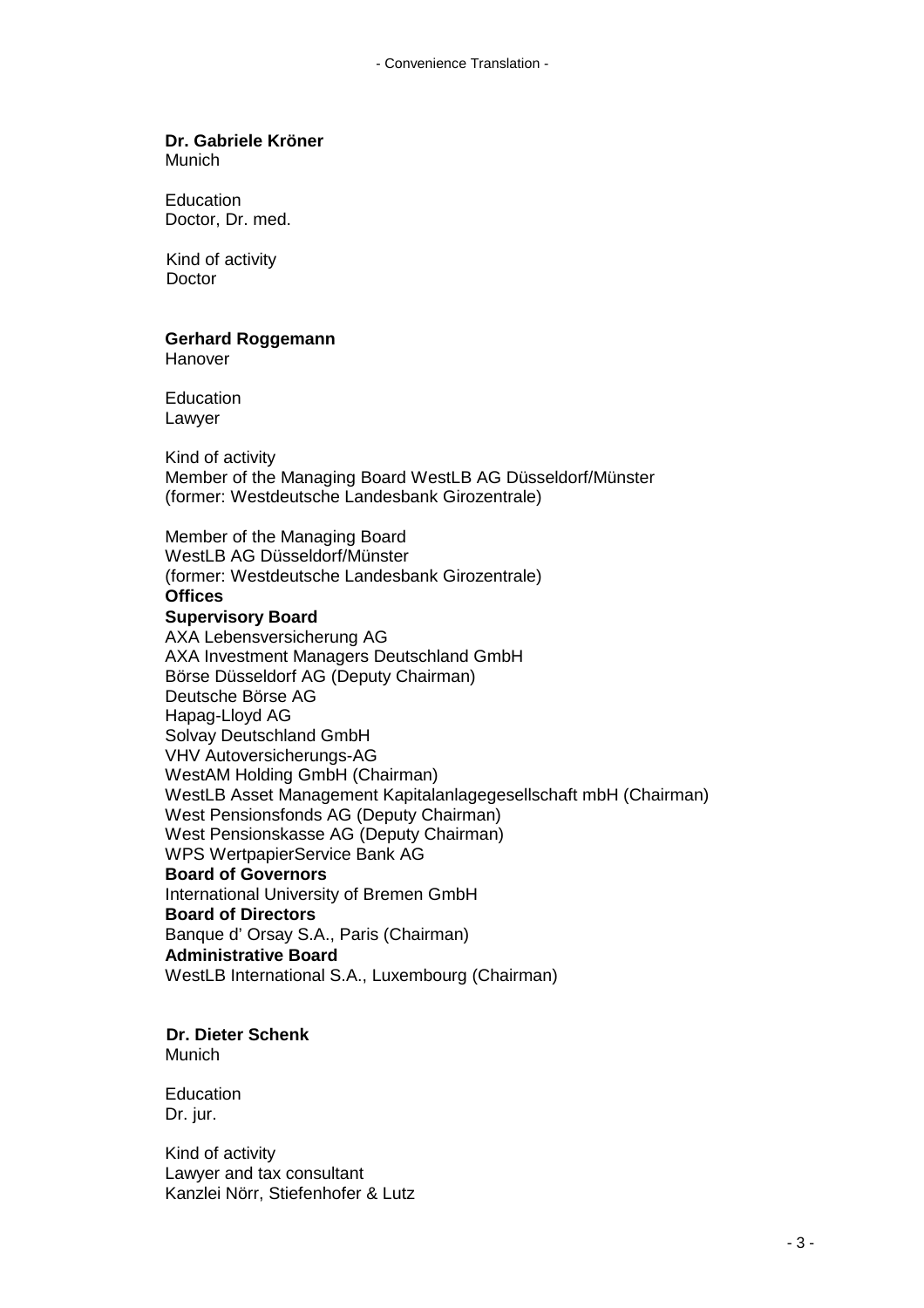# **Offices**

**Supervisory Board** Deutsche BA Luftfahrtgesellschaft mbH Fresenius Medical Care AG (Deputy Chairman) Gabor Shoes AG (Chairman) Greiffenberger AG (Deputy Chairman) TOPTICA Photonics AG (Deputy Chairman)

## **Dr. Karl Schneider**

Mannheim

Education Agronomist, Dipl. sc agr Engineer, Dipl.

Kind of activity Former Spokesman of the Managing Board of Südzucker AG

## **Dr. Bernhard Wunderlin**

Bad Homburg v.d.H.

**Education** Master of Business Admistration, Dr. oec. publ.

Kind of activity Former Managing Director Harald Quandt Holding GmbH

## **Offices**

### **Supervisory Board**

Augsburger Aktienbank AG (Chairman) FERI Family Office AG (Chairman) Harald Quandt Holding GmbH **Advisory Board** Von Rautenkranz Nachfolger GbR **Board of Directors** PerryCapital, New York **Managing Board** Gemeinnützige Hertie-Stiftung

## **6. Resolution concerning modification of the Articles of Association.**

Following the recommendations of the German Corporate Governance Code (Clause 5.4.5., Section 1, Sentence 3 of the Code) the Chair position and the membership in committees shall be compensated separately.

The Management Board an the Supervisory Board propose the following resolution:

In § 13, Section 2 of the Articles of Association "Compensation of the members of the Supervisory Board" (Aufsichtsratsvergütung) the following new Sentence 6 will be added:

" For the membership in the Audit Committee (Prüfungsausschuss) and in the Labour Committee (Personalausschuss) of the Supervisory Board each member of the Su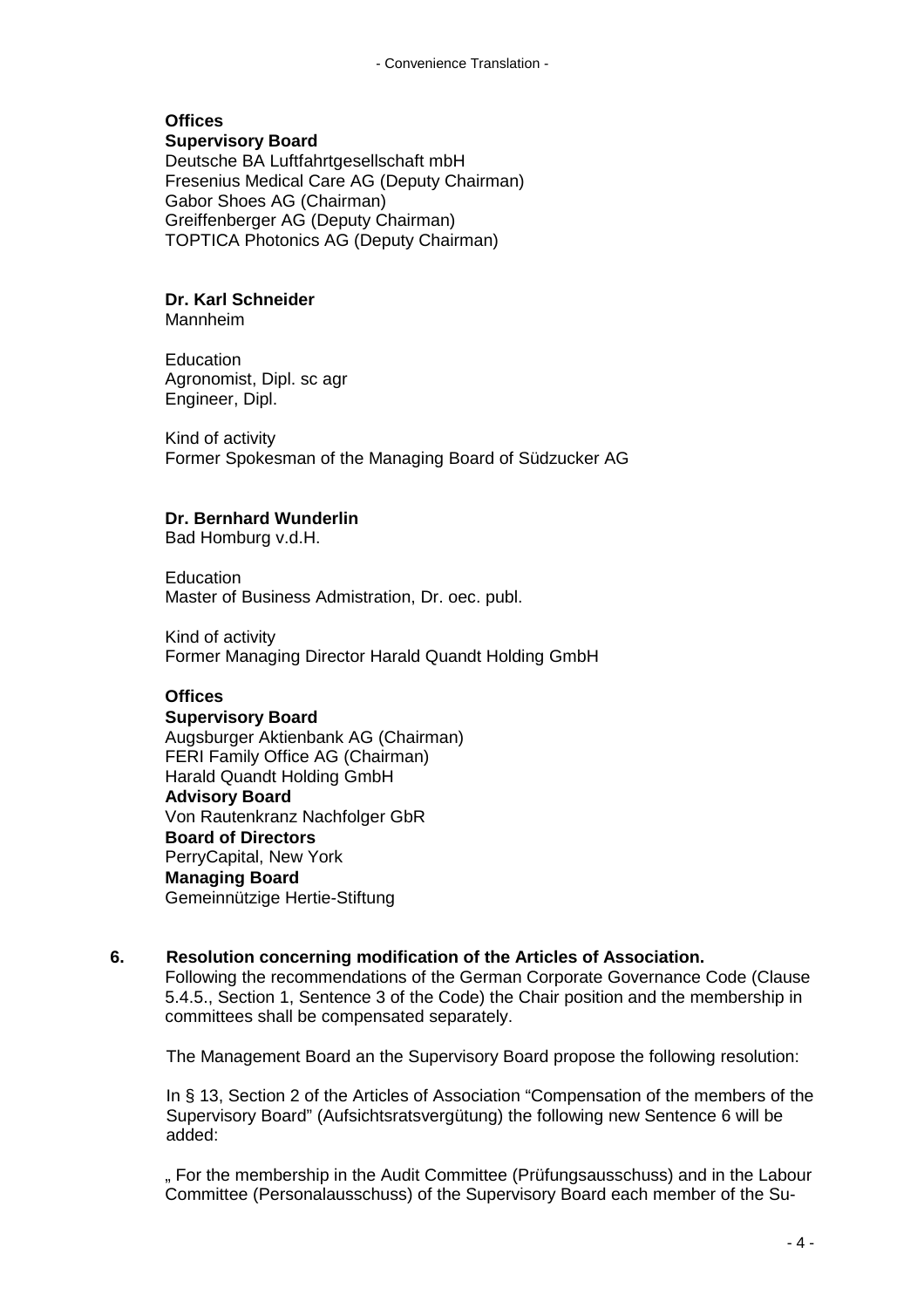pervisory Board will receive an additional fee of € 10,000.00, the Chairman of such a committee will receive twice that amount."

**7. Resolution concerning a conditional increase of the capital stock for the grant of convertible bonds to members of the Managing Board of Fresenius AG, to management staff members of affiliates of Fresenius AG, to employees of Fresenius AG and to employees of affiliates of Fresenius AG on the basis of the Stock option plan 2003 with a reduction in the conditional capital approved by the Annual General Meeting of 18 June 1998 and no longer required and concerning modifications of the Articles of Association.**

The Management Board an the Supervisory Board propose the following resolution:

## **1. Underlying principles of the stock option plan 2003**

#### a) Authorization to issue convertible bonds

Subject to the consent of the Supervisory Board, the Managing Board is hereby authorized to issue once or recurrently up to 27 May 2008 convertible bonds entitling to a total subscription of up to 900,000 bearer ordinary shares and up to 900,000 non-voting bearer preference shares with a total par value of Euro 4,608,000.00 to members of the Managing Board of the Corporation, to management staff members of affiliates of the Corporation, to employees of the Corporation and to employees of affiliates of the Corporation. However, management staff members and employees of Fresenius Medical Care AG and of companies affiliated with the Corporation solely through Fresenius Medical Care AG will be excluded. The Supervisory Board is hereby authorized accordingly insofar as members of the Managing Board of the Corporation are concerned.

Each convertible bond has a par value of Euro 2.56 and is interest-bearing at the rate of 5.5% per annum, payable in arrears. The term of the convertible bonds is 10 years as of grant. A convertible bond with a par value of Euro 2.56 provides an entitlement for a term of up to 10 years after grant of such convertible bond, in consideration of the requirements established under this resolution for the subscription of a bearer ordinary share and a non-voting bearer preference share in the Corporation.

b) Beneficiaries and Allocation of the Convertible Bonds The entitlement to, the quantity and the nature of convertible bonds (with or without a success target) will be determined for the relevant group of employees by the Managing Board, and for Managing Board members by the Supervisory Board. Convertible bonds of voting bearer ordinary share and convertible bonds of a non-voting bearer preference share will always be issued in the same amount. The group of employees will include management staff members – except for Managing Board members of the Corporation -, executive staff members and other employees of Fresenius AG and of those companies affiliated with the Corporation. However, management staff members and employees of Fresenius Medical Care AG and of companies affiliated with the Corporation solely through Fresenius Medical Care AG will be excluded. The competent corporate body granting the convertible bonds may, exercising it due discretion, grant convertible bonds also to persons who would not be eligible for obtaining convertible bonds with respect to the applica-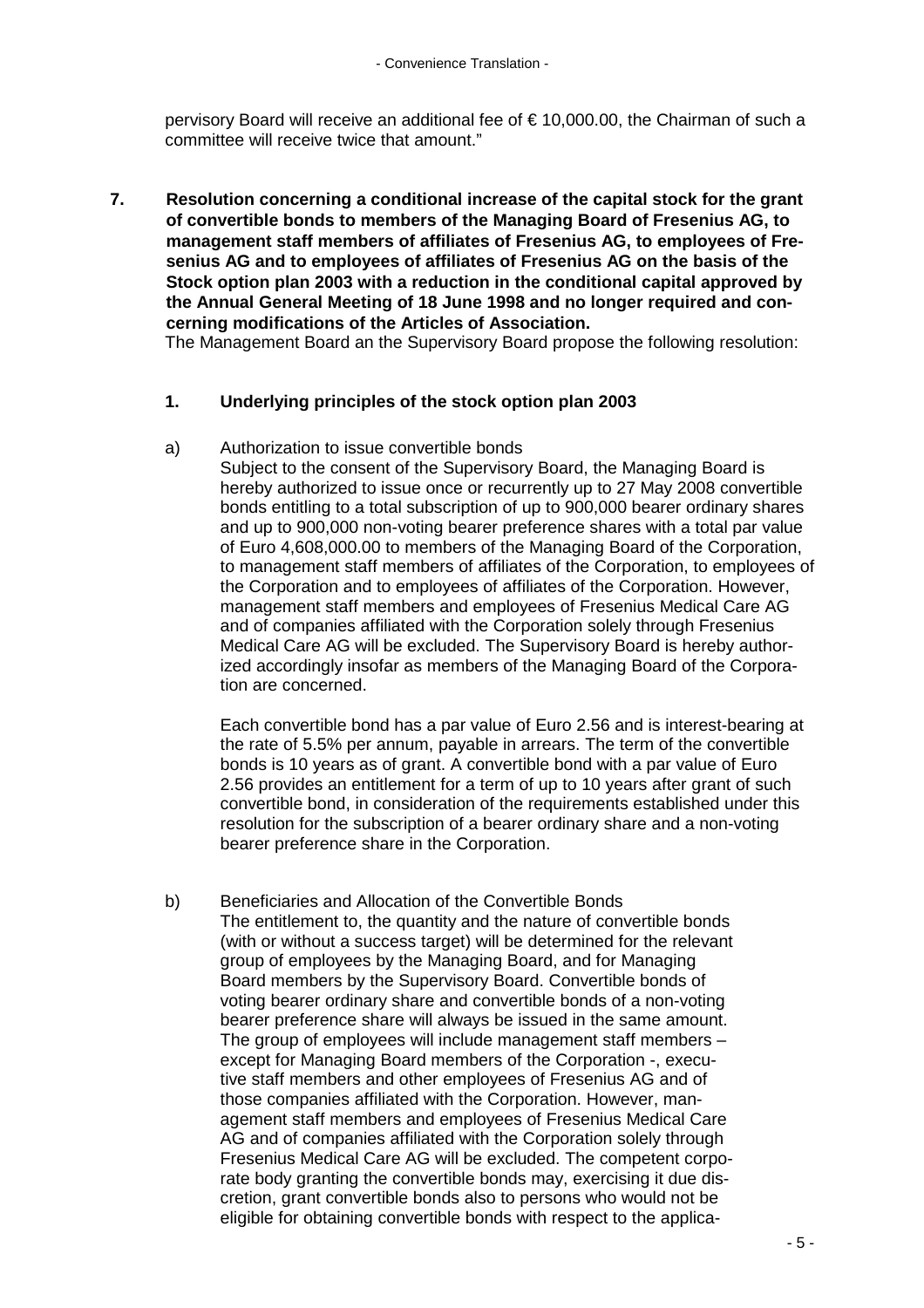ble time period, but who are eligible with respect to another time period within the business year concerned.

Should convertible bonds which are subject to a success target be offered to the beneficiaries, the beneficiary may instead acquire convertible bonds without a success target, in which case the quantity of convertible bonds he or she may acquire will be reduced by 15%. If the reduced quantity does not result in a number dividable by 2, the reduced quantity shall be rounded down to the next lower number dividable by 2.

The group of Managing Board members shall be entitled to 400,000 convertible bonds with an entitlement to subscribe to 200,000 bearer ordinary shares and non-voting bearer preference shares each. The employees shall be entitled to 1,400,000 convertible bonds with an entitlement to subscribe to 700,000 bearer ordinary shares and non-voting bearer preference shares each.

The statutory subscription right for shareholders is excluded.

c) Periods of Grant

The convertible bonds will be granted on the first working day in July.

- d) Non-Transferability and No Charter The convertible bonds granted are not transferable inter vivos by way of a legal transaction. The individual convertible bonds issued within a period of grant will be summarized in one global certificate; there is no right to individual certificates.
- e) Vesting Period and Conversion Periods The beneficiaries may exercise the corresponding conversion right for one third of the convertible bonds 2 years after the relevant grant. The corresponding conversion right for a further third of the convertible bonds may be exercised three years after the grant of such convertible bonds and for the remaining third of the convertible bonds 4 years after the grant of the relevant convertible bonds. Convertible bonds of bearer ordinary shares and convertible bonds of a non-voting bearer preference shares can only be converted in the same amount.

Exercise of the conversion right is permitted within 15 working days after the ordinary general meeting of the Corporation and 15 working days after publication of the business figures of the Corporation for the past calendar quarter if and when at this point in time the ordinary general meeting of the Corporation for the past business year has already taken place.

Should the Corporation or its affiliates be taken over, or in similar exceptional cases, special regulations may be adopted by the Managing Board with the consent of the Supervisory Board, and by the Supervisory Board insofar as Managing Board members are concerned, provided that the statutory provisions are observed.

f) General Prerequisites for Exercise The conversion right may be exercised only as long as the holder of the convertible bonds is in the employment or service of the Corporation or an affiliate, including Fresenius AG or one of its affiliates, for which notice of termination or dismissal has not been given. The transfer of employees of the Com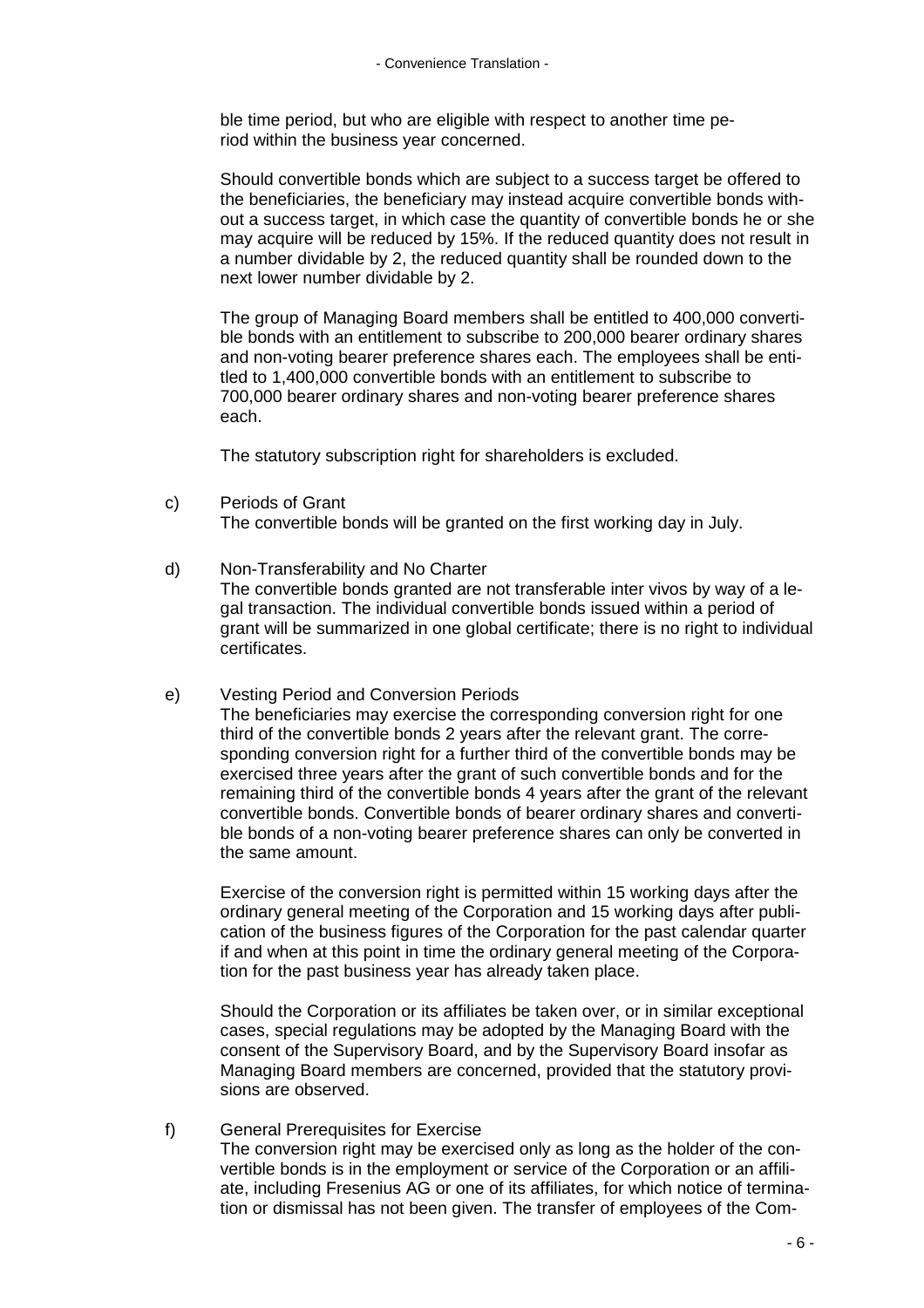pany to Fresenius Medical Care AG or its affiliated entities shall not exclude the employees' conversion right. In case of death, occupational disability or incapacity for employment, retirement or dismissal on operational grounds and in similar exceptional cases, special regulations may be adopted.

#### g) Success Target as Prerequisite of Exercise

The convertible bonds may be issued either as convertible bonds which are subject to a success target or as convertible bonds without a success target.

In the case of convertible bonds which are subject to a success target, exercise of the conversion right will be conditional on achievement of that target. The success target shall be deemed to have been met if the increase of the joint average stock-exchange rate of the bearer ordinary shares and the nonvoting bearer preference shares in the Corporation exceeds the stock exchange rate on the date of grant of the respective convertible bond (Initial Value) by 25% or more for at least one day, prior to exercise of the relevant conversion right. The Initial Value shall be the joint average stock exchange rate of the bearer ordinary share and the non-voting bearer preference share in the Corporation during the last 30 trading days of the stock exchange before the grant of the convertible bond.

The stock exchange price of the individual shares in the Corporation shall be deemed to be the closing price of the shares (ordinary share / preference share) in the Corporation in electronic "Xetra" trading of the Deutsche Börse AG. Should a closing price not be established in "Xetra" electronic trading, then with the consent of the Supervisory Board the Managing Board shall be entitled to agree on an appropriate way to substitute a closing price established by way of "Xetra" electronic trading.

The Managing Board is hereby authorized to establish other restrictions as prerequisites for exercise in the convertible bond terms. The same applies to the Supervisory Board regarding convertible bonds for the Managing Board.

## h) Conversion Price

Upon the exercise of the conversion right the beneficiary shall pay to the Corporation a conversion price per bearer ordinary share as well as per nonvoting bearer preference share to which he or she subscribes. The conversion price for convertible bonds without a success target shall correspond to the average stock exchange price of the bearer ordinary share as well as the nonvoting bearer preference share of the Corporation during the last 30 trading days at the stock exchange prior to the grant of the relevant convertible bonds, less the par value of the converted convertible bond. The conversion price for convertible bonds which are subject to a success target shall correspond to the stock exchange rate of the bearer ordinary share as well as the non-voting bearer preference share in the Corporation at the time the target is achieved for the first time, less the par value of the converted convertible bond.

Clause 1 g) Section 3 (definition of the "Stock Exchange Rate") shall apply accordingly.

The conversion price shall be reduced in accordance with the more detailed provisions of the convertible bond terms if and when during the term of the convertible bonds the Corporation either increases its capital or establishes conversion rights, option rights or other convertible bonds or conversion obligations which are coupled with the grant of a subscription right to its share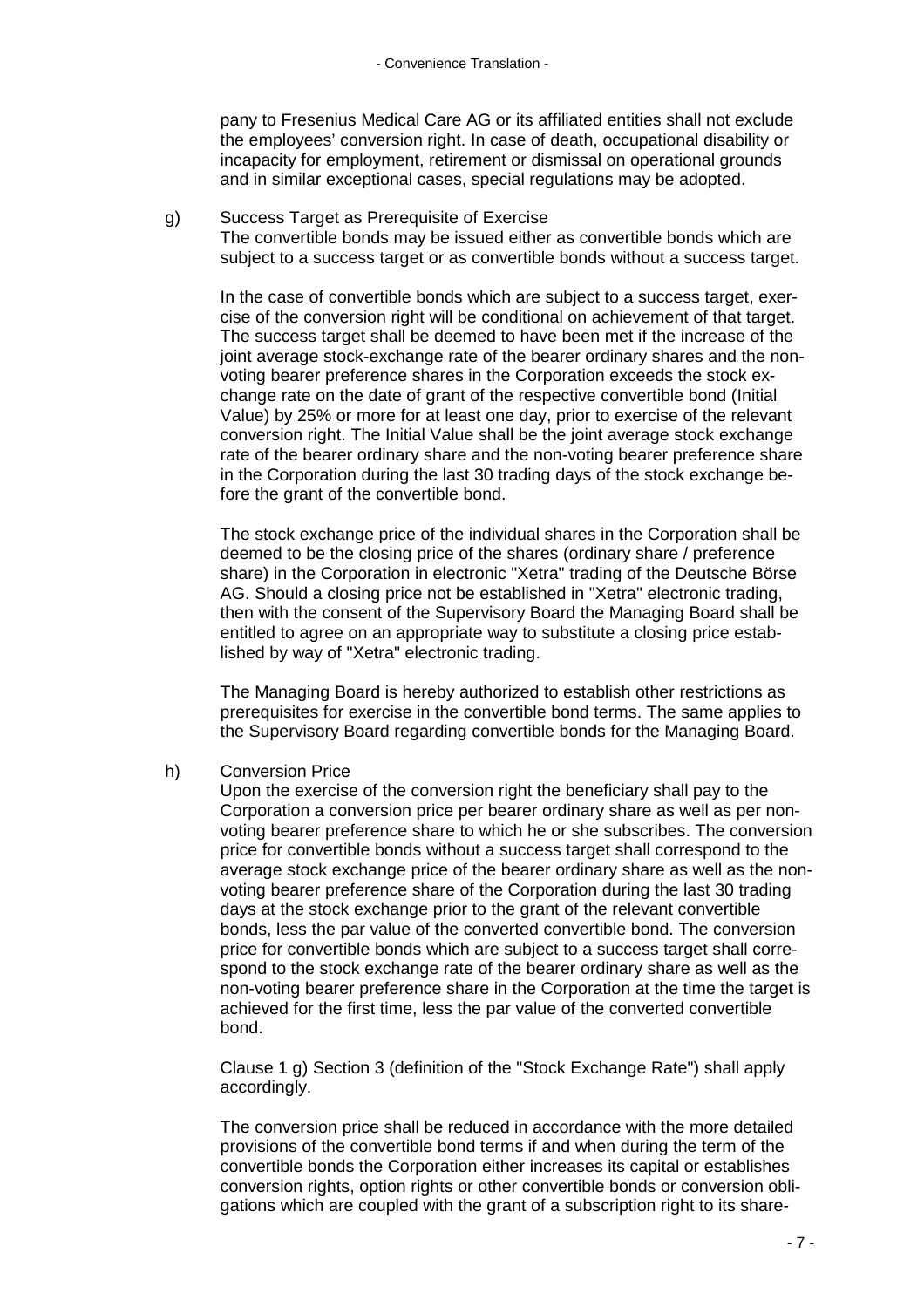holders, and fails to grant a subscription right to persons who hold convertible bonds pursuant to this resolution of the general meeting.

i) Alternative Performance of the Conversion Right Instead of a subscription to new bearer ordinary share and non-voting bearer preference shares in the Corporation upon the exercise of the conversion right, with the consent of the Supervisory Board the Managing Board may resolve, and the Supervisory Board may resolve insofar as Managing Board members are concerned, that bearer ordinary shares and non-voting bearer preference shares in the Corporation which the latter acquires or holds as company-owned shares be issued to the beneficiaries.

Acquisition of the Corporation's company-owned shares for the purpose of alternative satisfaction of the conversion right shall take place according to the statutory regulations; authorization pursuant to § 71 Section 1 No. 8 of the Stock Corporation Act (Aktiengesetz) is not granted by this resolution.

## j) Other Regulations

Subject to the consent of the Supervisory Board, insofar as members of the group of employees are concerned, the Managing Board is hereby authorized to determine further details of the terms of the convertible bonds, the issue and the features of the convertible bonds as well as the conversion procedure for the convertible bonds issued. Insofar as Managing Board members are concerned, the Supervisory Board is hereby authorized to determine further details of the terms of the convertible bonds, the issue and the features of the convertible bonds as well as the conversion procedure for the convertible bonds issued.

- **2. Reduction of the previous Conditional Capital (Conditional Capital I) and creation of new Conditional Capital (Conditional Capital II) as well as corresponding modifications of the Articles of Association**
- a) The previously existing conditional capital of Euro 2,224,005.12 (Conditional Capital I ordinary shares) according to § 4 Section 5, 1 of the Articles of Association, shall be reduced to the amount necessary in order to secure the conversion rights ensuing from the previously issued stock options of bearer ordinary shares on the basis of the authorization of the general meeting of 18 June 1998 namely to Euro 1,648,005.12, divided into 643,752 bearer ordinary shares.

The previously existing conditional capital of Euro 2,224,005.12 (Conditional Capital I preference shares) according to § 4 Section 5, 2 of the Articles of Association, shall be reduced to the amount necessary in order to secure the conversion rights ensuing from the previously issued stock options of nonvoting bearer preference shares on the basis of the authorization of the general meeting of 18 June 1998 namely to Euro 1,648,005.12, divided into 643,752 non-voting bearer preference shares.

b) The capital stock of the Corporation shall be increased conditionally by up to a maximum of Euro 2,304,000.00 through the issue of up to 900,000 bearer ordinary shares (Conditional Capital II ordinary shares) and by up to a maximum of Euro 2,304,000 through the issue of up to 900,000 non-voting bearer preference shares (Conditional Capital II preference shares) to the beneficiaries of the convertible bonds to be issued pursuant to clause 1 above. The bearer ordinary shares and the non-voting bearer preference shares shall be issued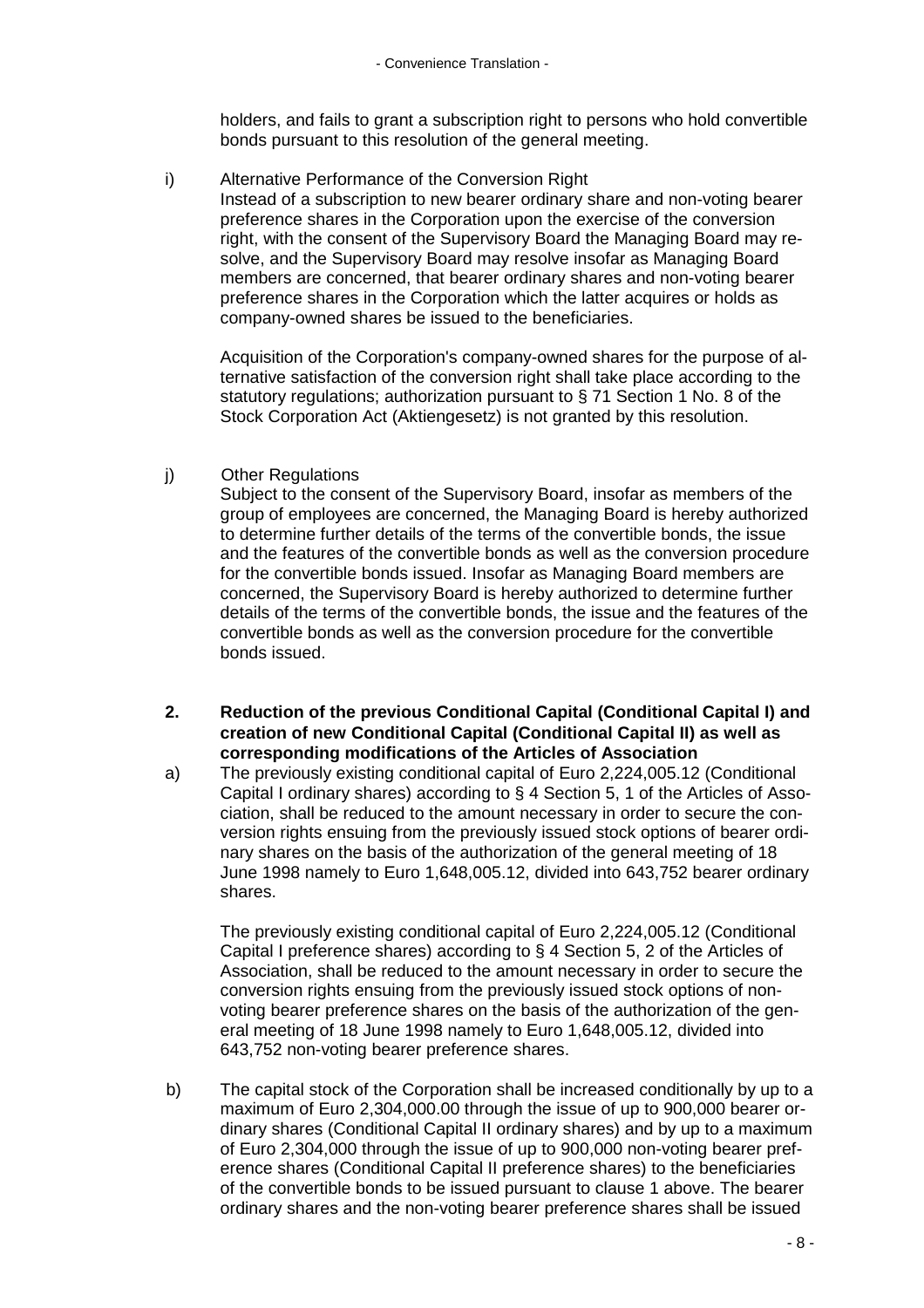at the conversion price established in each case pursuant to clause 1 h) above. The conditional capital increase shall be implemented only insofar as convertible bonds are issued and the holders of such convertible bonds exercise their conversion right. The new bearer ordinary shares and the new nonvoting bearer preference shares shall participate in profits as of the start of the fiscal year in which they are issued.

- c) Modification of Articles of Association:
	- aa) § 4 Section 5, 1. Sub-Section, Sentence 1 of the Articles of Association (Capital Stock) will be reworded as follows:

"The capital stock of the Corporation is conditionally increased by up to a maximum of Euro 1,648,005.12, divided into a maximum of 643,752 par value shares, through the issue of new bearer ordinary shares (Conditional Capital I ordinary shares)."

bb) § 4 Section 5, 2. Sub-Section, Sentence 1 of the Articles of Association (Capital Stock) will be reworded as follows:

"The capital stock of the Corporation is conditionally increased by up to a maximum of Euro 1,648,005.12, divided into a maximum of 643,752 par value shares, through the issue of new non-voting bearer preference shares (Conditional Capital I preference shares)."

cc) § 4 of the Articles of Association (Capital Stock) will receive a new Section 6 as follows:

..The capital stock of the Corporation is increased conditionally by up to a maximum of Euro 2,304,000.00, divided into a maximum of 900,000 par of shares, through the issue of new bearer ordinary shares (Conditional Capital II ordinary shares). The conditional capital increase will be implemented on the basis of the authorization of the general meeting of 28 May 2003 only insofar as convertible bonds are issued and the holders of such convertible bonds exercise their conversion right. The new bearer ordinary shares will participate in profits as of the start of the fiscal year in which they are issued.

The capital stock of the Corporation is increased conditionally by up to a maximum of Euro 2,304,000.00, divided into a maximum of 900,000 par of shares, through the issue of new non-voting bearer preference shares (Conditional Capital II preference shares). The conditional capital increase will be implemented on the basis of the authorization of the general meeting of 28 May 2003 only insofar as convertible bonds are issued and the holders of such convertible bonds exercise their conversion right. The new non-voting bearer preference shares will participate in profits as of the start of the fiscal year in which they are issued."

dd) The previous Section 6 of § 4 of the Articles of Association will become Section 7.

## **8. Appointment of the auditor for the 2003 fiscal year.**

The Supervisory Board proposes to elect KPMG Deutsche Treuhand-Gesellschaft Aktiengesellschaft Wirtschaftsprüfungsgesellschaft, Frankfurt am Main, as auditor for the 2003 fiscal year.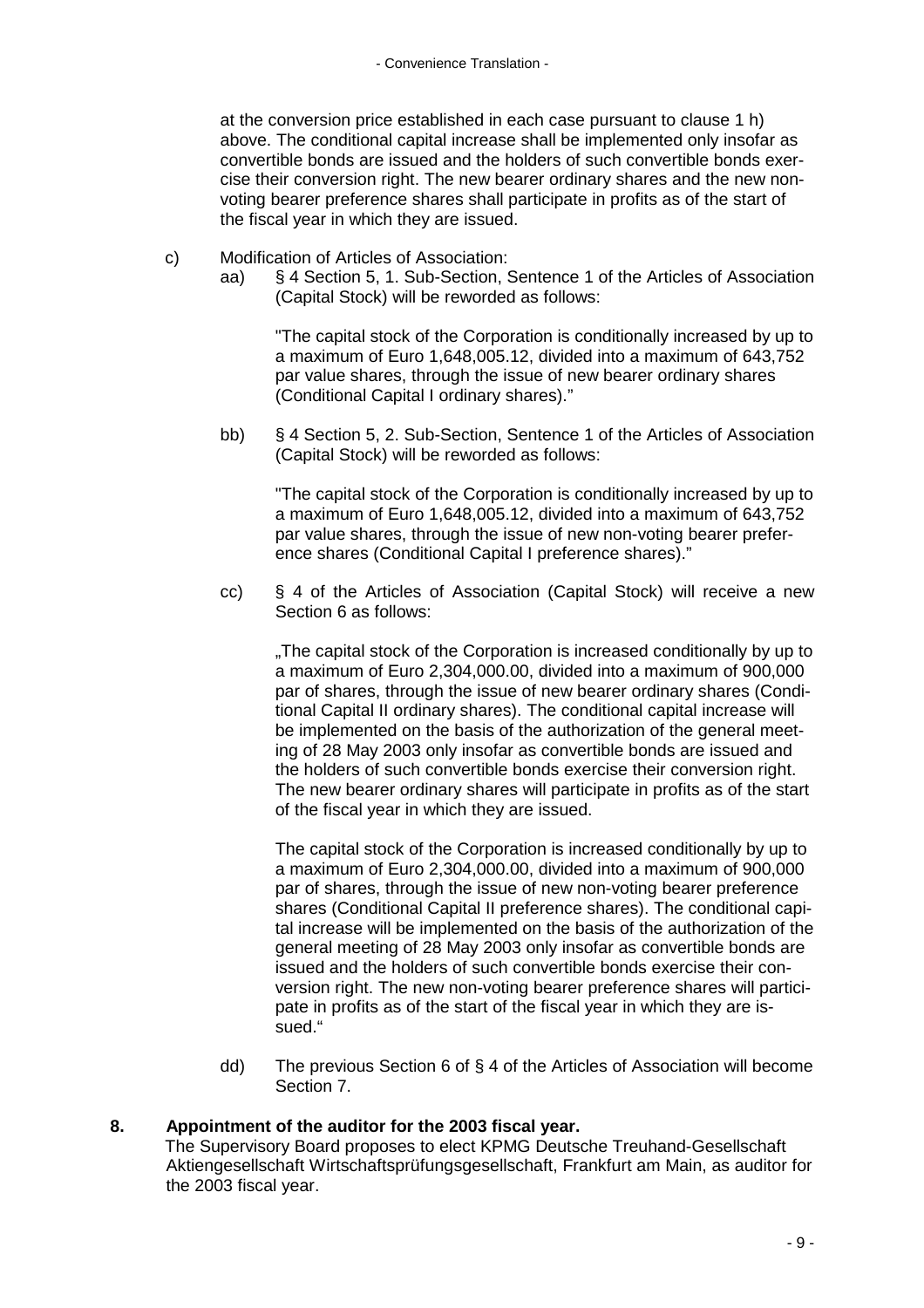Those shareholders who deposit their shares, during normal business hours, no later than on the fifth day prior to the General Meeting, i.e. by 23 May 2003, with the Corporation, or a Notary Public in the Federal Republic of Germany, or a securities clearing and deposit bank, or one of the banks and their branches listed below, until the close of the General Meeting will be entitled to attend the General Meeting.

Deposit banks are:

- Dresdner Bank AG
- WestLB AG
- Bayerische Hypo- und Vereinsbank AG
- Deutsche Bank AG
- DZ Bank AG Deutsche Zentral-Genossenschaftsbank
- HSBC Trinkaus & Burkhardt KGaA
- Morgan Stanley Bank AG
- Taunus-Sparkasse

In case of deposit with a German Notary Public or a securities clearing and deposit bank, we would like to ask you to submit the certificate to be issued by them to the cash office of the Corporation no later than on the 26 May 2003.

The shares will be deemed properly deposited if, with the consent of the depository, the shares are blocked in favor of such depository at a credit institution until the close of the General Meeting.

For the deposited shares the share holder will get a admission ticket to the General Meeting.

Each common share will grant one (1) vote in the General Meeting. The preference shares are non-voting shares.

The shareholder may also exercise his voting right and/or his right of attendance at the General Meeting by a proxy, for example the depositary bank, an association of shareholders or another person of his choice.Furthermore, the company offers its shareholders the opportunity to authorise staff members, nominated by the company, as proxies to exercise shareholders' voting rights in accordance with instructions prior to the General Meeting. Shareholders who wish to authorise the proxies nominated by the company require an invitation to the General Meeting. Any voting proxies must be forwarded to the company in writing. The shareholders shall receive the relevant documents and information together with their invitation and admission ticket to the General Meeting. To ensure timely receipt of the admission ticket, shareholders should request the invitation from their custodian bank at their earliest convenience.

Countermotions in accordance with § 126 Section 1 of the German Stock Corporation Act (Aktiengesetz) have to be submitted exclusively to:

Fresenius AG Investor Relations Else-Kröner-Strasse 1 61352 Bad Homburg v.d.H.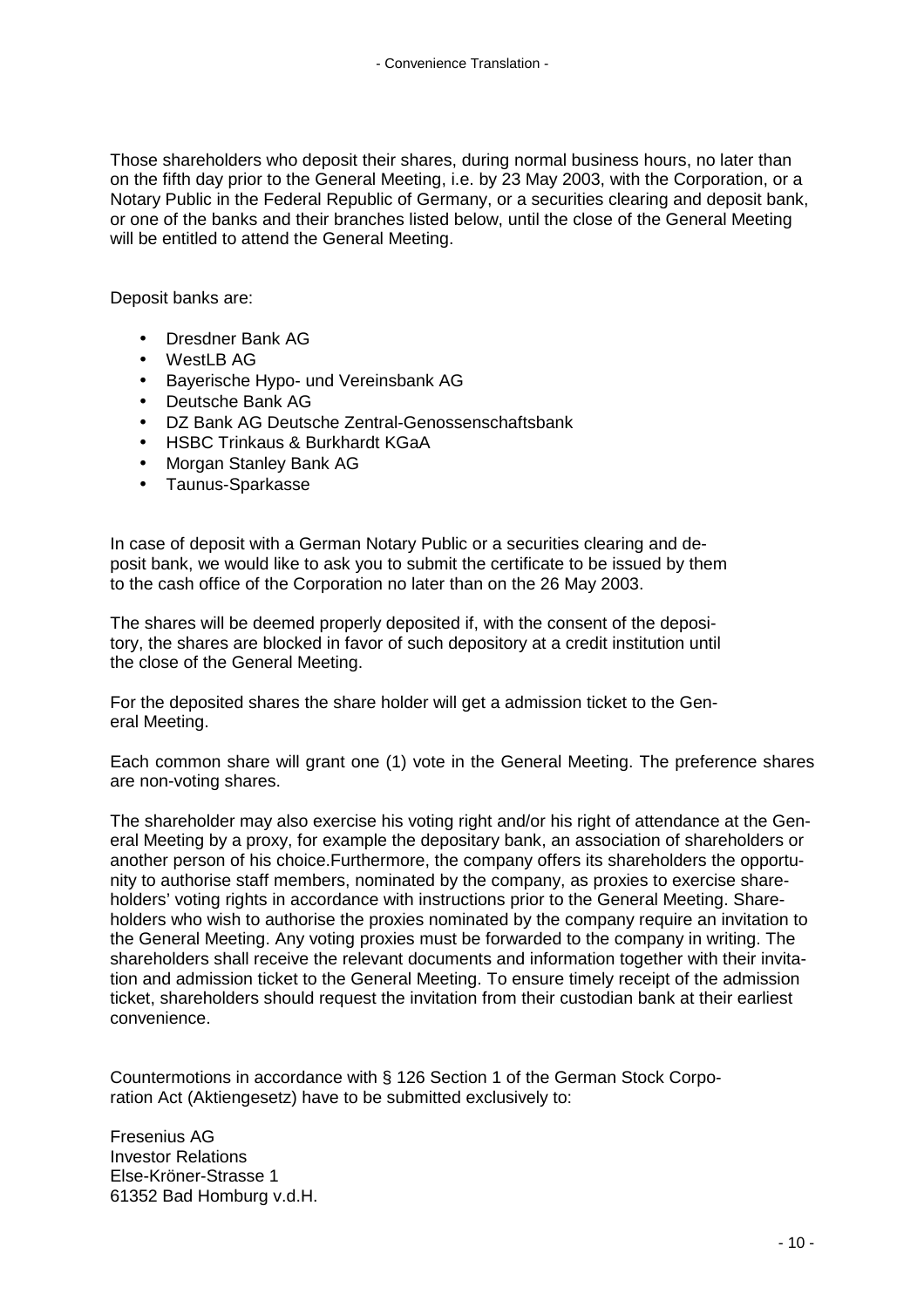Telefax: +49 (06172) 608-2488

Countermotions of shareholders will be published after receipt on our Internet website [http://www.fresenius.de](http://www.fresenius.de/)

Bad Homburg v.d.H., April 2003

**Fresenius Aktiengesellschaft The Managing Board**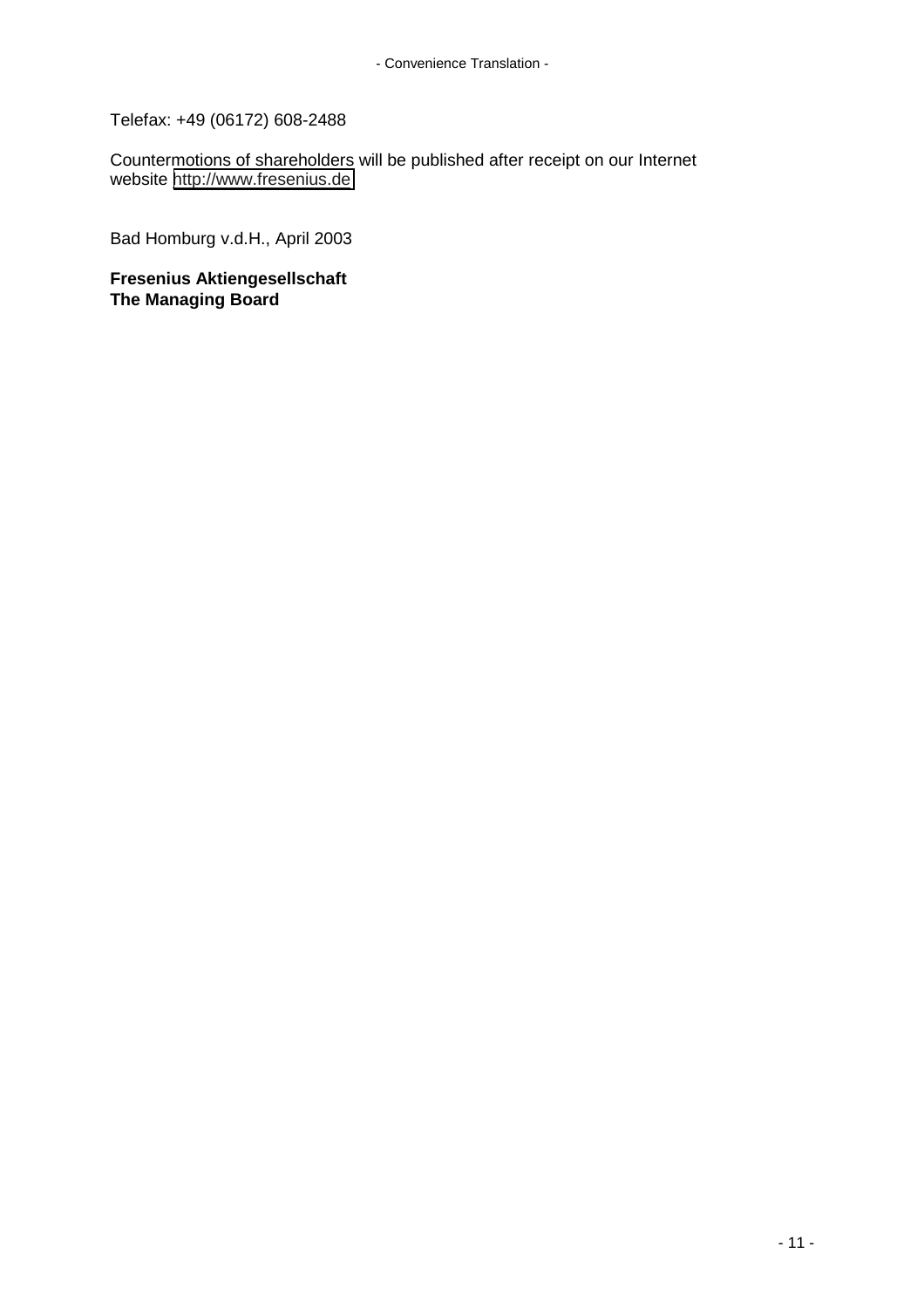

## **Invitation to the Separate Meeting of Preference Shareholders**

## **Securities Identification Number: ISIN: DE0005785638 // WKN: 578 563**

We hereby invite our preference shareholders to the

## **Separate Meeting**

which is to take place at the Marriott Hotel Frankfurt, Hamburger Allee 2–10, 60486 Frankfurt am Main, following the Ordinary General Meeting to be held there on 28 May 2003 at 10 a.m.

# **Agenda**

**Approval of a resolution of the ordinary general meeting held on the same day concerning a conditional increase of the capital stock for the grant of convertible bonds to members of the Managing Board of Fresenius AG, to management staff members of affiliates of Fresenius AG, to employees of Fresenius AG and to employees of affiliates of Fresenius AG on the basis of the Stock option plan 2003 with a reduction in the conditional capital approved by the Annual General Meeting of 18 June 1998 and no longer required and concerning modifications of the Articles of Association.**

The Managing Board and the Supervisory Board propose the adoption of the following resolution:

## **1. Underlying principles of the stock option plan 2003**

- a) Authorization to issue convertible bonds
	- Subject to the consent of the Supervisory Board, the Managing Board is hereby authorized to issue once or recurrently up to 27 May 2008 convertible bonds entitling to a total subscription of up to 900,000 bearer ordinary shares and up to 900,000 non-voting bearer preference shares with a total par value of Euro 4,608,000.00 to members of the Managing Board of the Corporation, to management staff members of affiliates of the Corporation, to employees of the Corporation and to employees of affiliates of the Corporation. However, management staff members and employees of Fresenius Medical Care AG and of companies affiliated with the Corporation solely through Fresenius Medical Care AG will be excluded. The Supervisory Board is hereby author-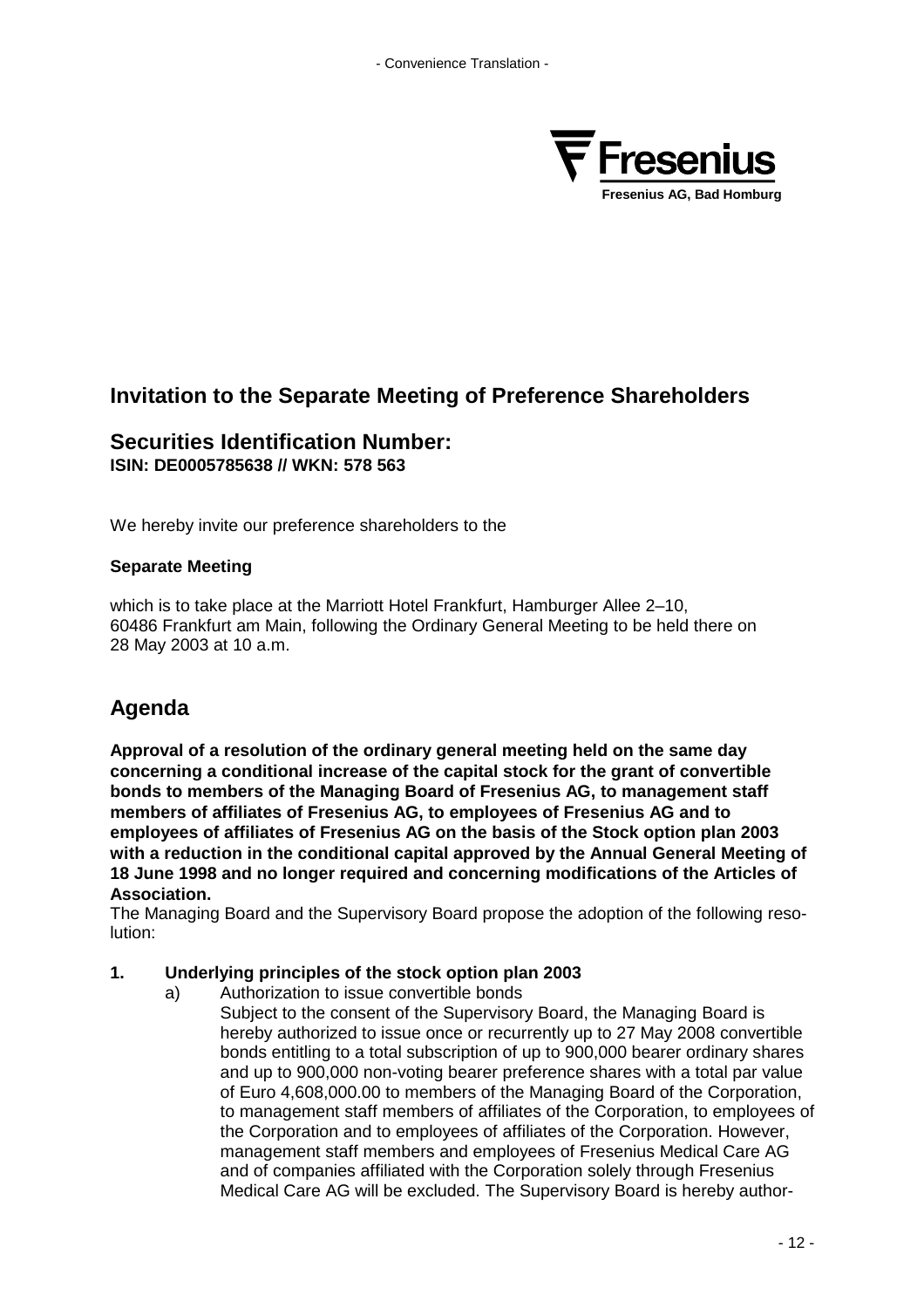ized accordingly insofar as members of the Managing Board of the Corporation are concerned.

Each convertible bond has a par value of Euro 2.56 and is interest-bearing at the rate of 5.5% per annum, payable in arrears. The term of the convertible bonds is 10 years as of grant. A convertible bond with a par value of Euro 2.56 provides an entitlement for a term of up to 10 years after grant of such convertible bond, in consideration of the requirements established under this resolution for the subscription of a bearer ordinary share and a non-voting bearer preference share in the Corporation.

b) Beneficiaries and Allocation of the Convertible Bonds The entitlement to, the quantity and the nature of convertible bonds (with or without a success target) will be determined for the relevant group of employees by the Managing Board, and for Managing Board members by the Supervisory Board. Convertible bonds of voting bearer ordinary share and convertible bonds of a non-voting bearer preference share will always be issued in the same amount. The group of employees will include management staff members – except for Managing Board members of the Corporation -, executive staff members and other employees of Fresenius AG and of those companies affiliated with the Corporation. However, management staff members and employees of Fresenius Medical Care AG and of companies affiliated with the Corporation solely through Fresenius Medical Care AG will be excluded. The competent corporate body granting the convertible bonds may, exercising it due discretion, grant convertible bonds also to persons who would not be eligible for obtaining convertible bonds with respect to the applicable time period, but who are eligible with respect to another time period within the business year concerned.

Should convertible bonds which are subject to a success target be offered to the beneficiaries, the beneficiary may instead acquire convertible bonds without a success target, in which case the quantity of convertible bonds he or she may acquire will be reduced by 15%. If the reduced quantity does not result in a number dividable by 2, the reduced quantity shall be rounded down to the next lower number dividable by 2.

The group of Managing Board members shall be entitled to 400,000 convertible bonds with an entitlement to subscribe to 200,000 bearer ordinary shares and non-voting bearer preference shares each. The employees shall be entitled to 1,400,000 convertible bonds with an entitlement to subscribe to 700,000 bearer ordinary shares and non-voting bearer preference shares each.

The statutory subscription right for shareholders is excluded.

c) Periods of Grant

The convertible bonds will be granted on the first working day in July.

d) Non-Transferability and No Charter The convertible bonds granted are not transferable inter vivos by way of a legal transaction. The individual convertible bonds issued within a period of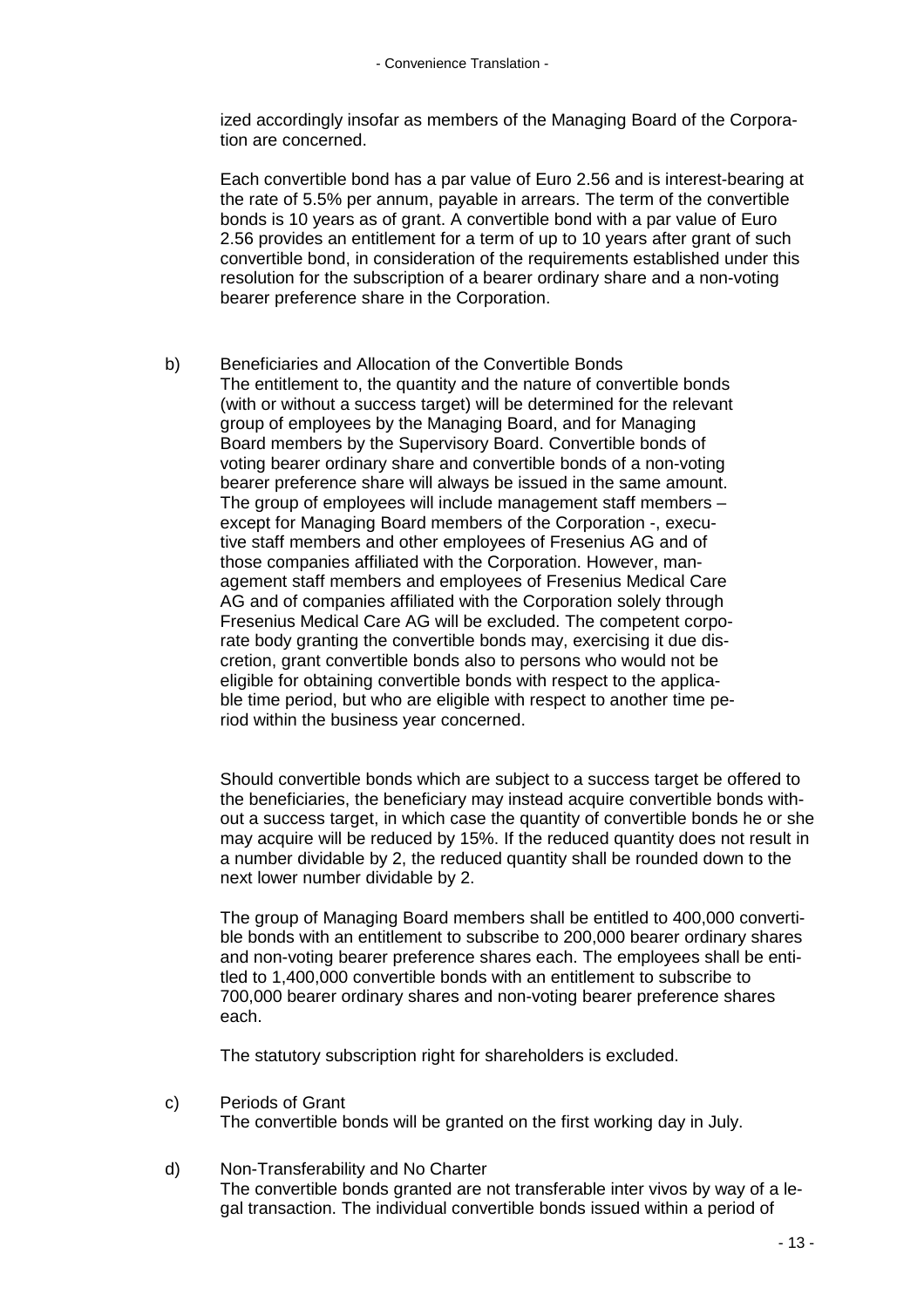grant will be summarized in one global certificate; there is no right to individual certificates.

e) Vesting Period and Conversion Periods

The beneficiaries may exercise the corresponding conversion right for one third of the convertible bonds 2 years after the relevant grant. The corresponding conversion right for a further third of the convertible bonds may be exercised three years after the grant of such convertible bonds and for the remaining third of the convertible bonds 4 years after the grant of the relevant convertible bonds. Convertible bonds of bearer ordinary shares and convertible bonds of a non-voting bearer preference shares can only be converted in the same amount.

Exercise of the conversion right is permitted within 15 working days after the ordinary general meeting of the Corporation and 15 working days after publication of the business figures of the Corporation for the past calendar quarter if and when at this point in time the ordinary general meeting of the Corporation for the past business year has already taken place.

Should the Corporation or its affiliates be taken over, or in similar exceptional cases, special regulations may be adopted by the Managing Board with the consent of the Supervisory Board, and by the Supervisory Board insofar as Managing Board members are concerned, provided that the statutory provisions are observed.

## f) General Prerequisites for Exercise

The conversion right may be exercised only as long as the holder of the convertible bonds is in the employment or service of the Corporation or an affiliate, including Fresenius AG or one of its affiliates, for which notice of termination or dismissal has not been given. The transfer of employees of the Company to Fresenius Medical Care AG or its affiliated entities shall not exclude the employees' conversion right. In case of death, occupational disability or incapacity for employment, retirement or dismissal on operational grounds and in similar exceptional cases, special regulations may be adopted.

#### g) Success Target as Prerequisite of Exercise The convertible bonds may be issued either as convertible bonds which are subject to a success target or as convertible bonds without a success target.

In the case of convertible bonds which are subject to a success target, exercise of the conversion right will be conditional on achievement of that target. The success target shall be deemed to have been met if the increase of the joint average stock-exchange rate of the bearer ordinary shares and the nonvoting bearer preference shares in the Corporation exceeds the stock exchange rate on the date of grant of the respective convertible bond (Initial Value) by 25% or more for at least one day, prior to exercise of the relevant conversion right. The Initial Value shall be the joint average stock exchange rate of the bearer ordinary share and the non-voting bearer preference share in the Corporation during the last 30 trading days of the stock exchange before the grant of the convertible bond.

The stock exchange price of the individual shares in the Corporation shall be deemed to be the closing price of the shares (ordinary share / preference share) in the Corporation in electronic "Xetra" trading of the Deutsche Börse AG. Should a closing price not be established in "Xetra" electronic trading,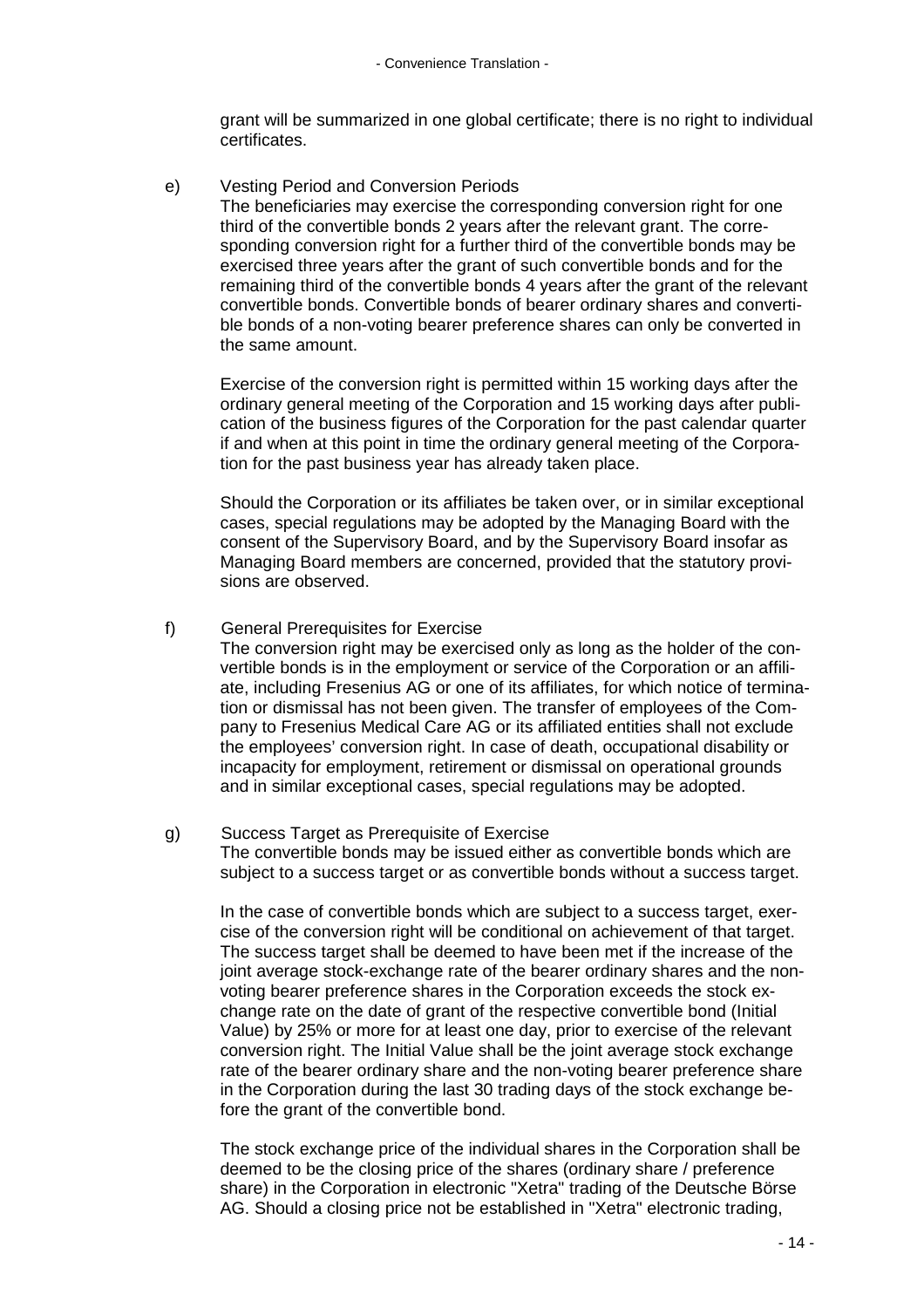then with the consent of the Supervisory Board the Managing Board shall be entitled to agree on an appropriate way to substitute a closing price established by way of "Xetra" electronic trading.

The Managing Board is hereby authorized to establish other restrictions as prerequisites for exercise in the convertible bond terms. The same applies to the Supervisory Board regarding convertible bonds for the Managing Board.

### h) Conversion Price

Upon the exercise of the conversion right the beneficiary shall pay to the Corporation a conversion price per bearer ordinary share as well as per nonvoting bearer preference share to which he or she subscribes. The conversion price for convertible bonds without a success target shall correspond to the average stock exchange price of the bearer ordinary share as well as the nonvoting bearer preference share of the Corporation during the last 30 trading days at the stock exchange prior to the grant of the relevant convertible bonds, less the par value of the converted convertible bond. The conversion price for convertible bonds which are subject to a success target shall correspond to the stock exchange rate of the bearer ordinary share as well as the non-voting bearer preference share in the Corporation at the time the target is achieved for the first time, less the par value of the converted convertible bond.

Clause 1 g) Section 3 (definition of the "Stock Exchange Rate") shall apply accordingly.

The conversion price shall be reduced in accordance with the more detailed provisions of the convertible bond terms if and when during the term of the convertible bonds the Corporation either increases its capital or establishes conversion rights, option rights or other convertible bonds or conversion obligations which are coupled with the grant of a subscription right to its shareholders, and fails to grant a subscription right to persons who hold convertible bonds pursuant to this resolution of the general meeting.

i) Alternative Performance of the Conversion Right Instead of a subscription to new bearer ordinary share and non-voting bearer preference shares in the Corporation upon the exercise of the conversion right, with the consent of the Supervisory Board the Managing Board may resolve, and the Supervisory Board may resolve insofar as Managing Board members are concerned, that bearer ordinary shares and non-voting bearer preference shares in the Corporation which the latter acquires or holds as company-owned shares be issued to the beneficiaries.

Acquisition of the Corporation's company-owned shares for the purpose of alternative satisfaction of the conversion right shall take place according to the statutory regulations; authorization pursuant to § 71 Section 1 No. 8 of the Stock Corporation Act (Aktiengesetz) is not granted by this resolution.

#### j) Other regulations

Subject to the consent of the Supervisory Board, insofar as members of the group of employees are concerned, the Managing Board is hereby authorized to determine further details of the terms of the convertible bonds, the issue and the features of the convertible bonds as well as the conversion procedure for the convertible bonds issued. Insofar as Managing Board members are concerned, the Supervisory Board is hereby authorized to determine further details of the terms of the convertible bonds, the issue and the features of the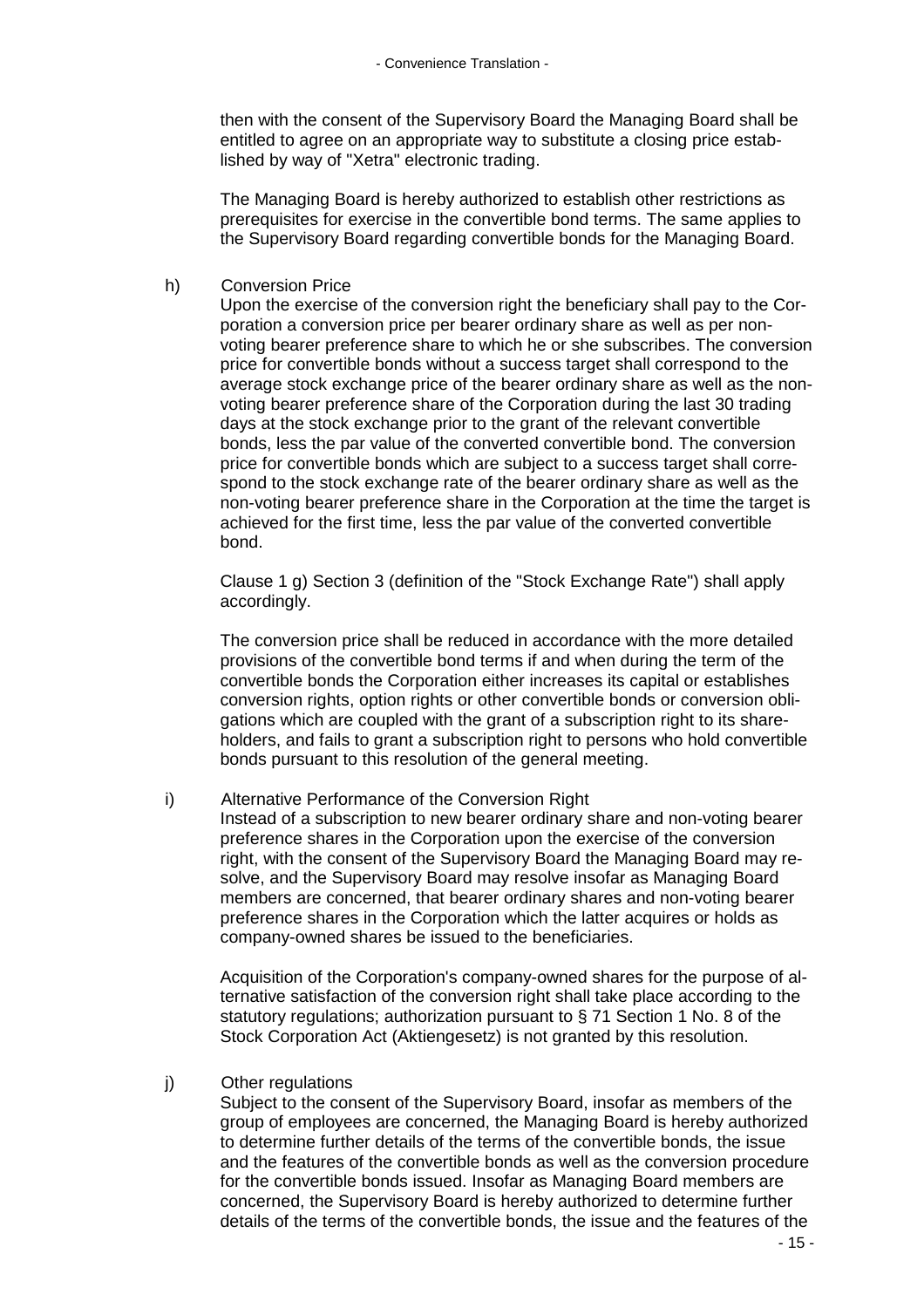convertible bonds as well as the conversion procedure for the convertible bonds issued.

- **2. Reduction of the previous Conditional Capital (Conditional Capital I) and creation of new Conditional Capital (Conditional Capital II) as well as corresponding modifications of the Articles of Association**
- a) The previously existing conditional capital of Euro 2,224,005.12 (Conditional Capital I ordinary shares) according to § 4 Section 5, 1 of the Articles of Association, shall be reduced to the amount necessary in order to secure the conversion rights ensuing from the previously issued stock options of bearer ordinary shares on the basis of the authorization of the general meeting of 18 June 1998 namely to Euro 1,648,005.12, divided into 643,752 bearer ordinary shares.

The previously existing conditional capital of Euro 2,224,005.12 (Conditional Capital I preference shares) according to § 4 Section 5, 2 of the Articles of Association, shall be reduced to the amount necessary in order to secure the conversion rights ensuing from the previously issued stock options of nonvoting bearer preference shares on the basis of the authorization of the general meeting of 18 June 1998 namely to Euro 1,648,005.12, divided into 643,752 non-voting bearer preference shares.

- b) The capital stock of the Corporation shall be increased conditionally by up to a maximum of Euro 2,304,000.00 through the issue of up to 900,000 bearer ordinary shares (Conditional Capital II ordinary shares) and by up to a maximum of Euro 2,304,000 through the issue of up to 900,000 non-voting bearer preference shares (Conditional Capital II preference shares) to the beneficiaries of the convertible bonds to be issued pursuant to clause 1 above. The bearer ordinary shares and the non-voting bearer preference shares shall be issued at the conversion price established in each case pursuant to clause 1 h) above. The conditional capital increase shall be implemented only insofar as convertible bonds are issued and the holders of such convertible bonds exercise their conversion right. The new bearer ordinary shares and the new non-voting bearer preference shares shall participate in profits as of the start of the fiscal year in which they are issued.
- c) Modification of Articles of Association:
	- aa) § 4 Section 5, 1. Sub-Section, Sentence 1 of the Articles of Association (Capital Stock) will be reworded as follows:

"The capital stock of the Corporation is conditionally increased by up to a maximum of Euro 1,648,005.12, divided into a maximum of 643,752 par value shares, through the issue of new bearer ordinary shares (Conditional Capital I ordinary shares)."

bb) § 4 Section 5, 2. Sub-Section, Sentence 1 of the Articles of Association (Capital Stock) will be reworded as follows:

"The capital stock of the Corporation is conditionally increased by up to a maximum of Euro 1,648,005.12, divided into a maximum of 643,752 par value shares, through the issue of new non-voting bearer preference shares (Conditional Capital I preference shares)."

cc) § 4 of the Articles of Association (Capital Stock) will receive a new Section 6 as follows: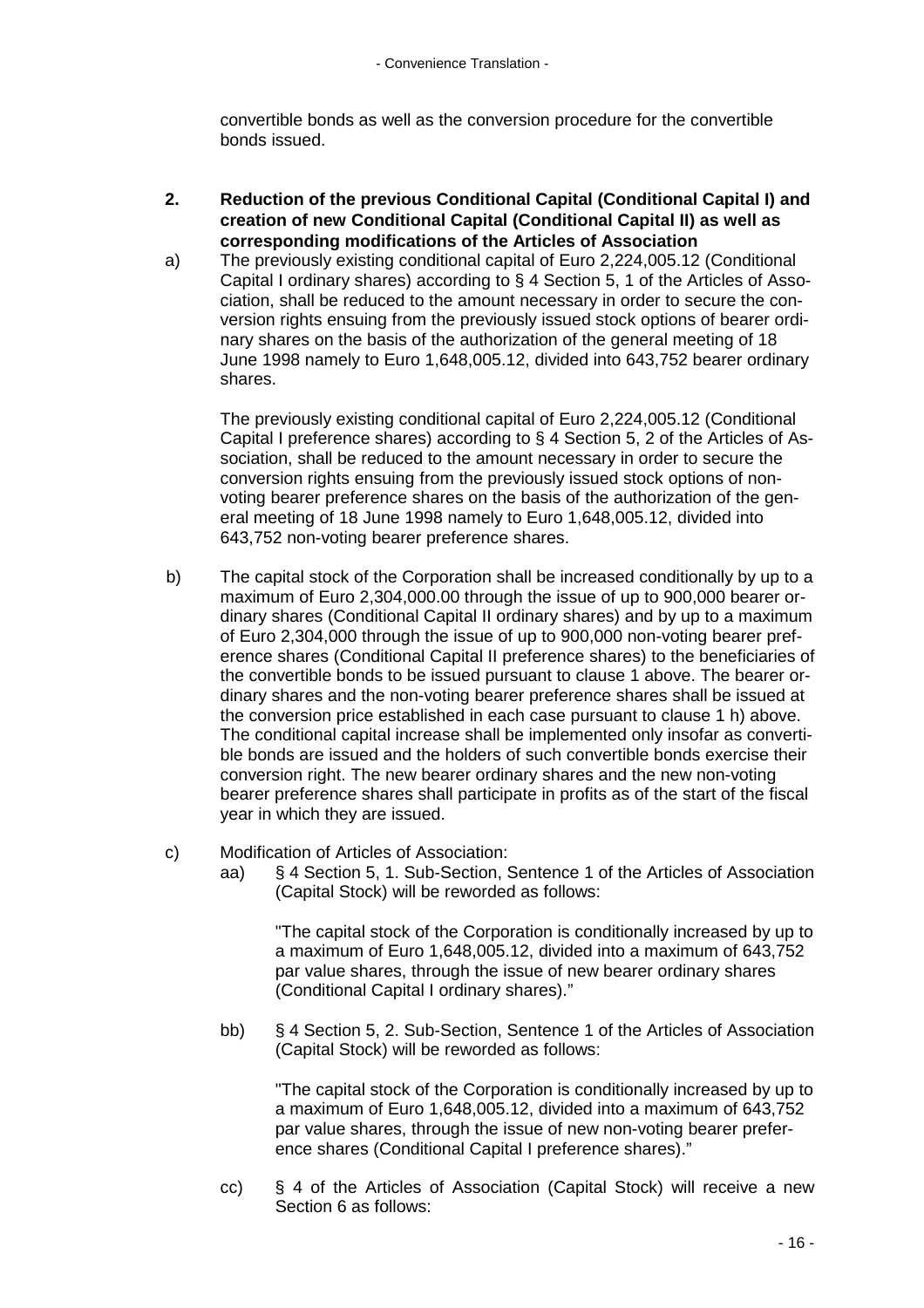"The capital stock of the Corporation is increased conditionally by up to a maximum of Euro 2,304,000.00, divided into a maximum of 900,000 par of shares, through the issue of new bearer ordinary shares (Conditional Capital II ordinary shares). The conditional capital increase will be implemented on the basis of the authorization of the general meeting of 28 May 2003 only insofar as convertible bonds are issued and the holders of such convertible bonds exercise their conversion right. The new bearer ordinary shares will participate in profits as of the start of the fiscal year in which they are issued.

The capital stock of the Corporation is increased conditionally by up to a maximum of Euro 2,304,000.00, divided into a maximum of 900,000 par of shares, through the issue of new non-voting bearer preference shares (Conditional Capital II preference shares). The conditional capital increase will be implemented on the basis of the authorization of the general meeting of 28 May 2003 only insofar as convertible bonds are issued and the holders of such convertible bonds exercise their conversion right. The new non-voting bearer preference shares will participate in profits as of the start of the fiscal year in which they are issued."

dd) The previous Section 6 of § 4 of the Articles of Association will become Section 7.

Those preference shareholders who deposit their shares, during normal business hours, no later than on the fifth day prior to the General Meeting, i.e. by 23 May 2003, with the Corporation, or a Notary Public in the Federal Republic of Germany, or a securities clearing and deposit bank, or Dresdner Bank AG and its branches, until the close of the General Meeting will be entitled to attend the General Meeting.

Deposit banks are:

- Dresdner Bank AG
- WestLB AG
- Bayerische Hypo- und Vereinsbank AG
- Deutsche Bank AG
- DZ Bank AG Deutsche Zentral-Genossenschaftsbank
- HSBC Trinkaus & Burkhardt KGaA
- Morgan Stanley Bank AG
- Taunus-Sparkasse

In case of deposit with a German Notary Public or a securities clearing and deposit bank, we would like to ask you to submit the certificate to be issued by them to the cash office of the Corporation no later than on the 26 May 2003.

The shares will be deemed properly deposited if, with the consent of the depository, the shares are blocked in favor of such depository at a credit institution until the close of the Separate Meeting of Preference Shareholders.

For the deposited shares the share holder will get a ticket to the Separate Meeting of Preference Shareholders.

Each preference share will grant one (1) vote in the Separate Meeting of Preference Shareholders.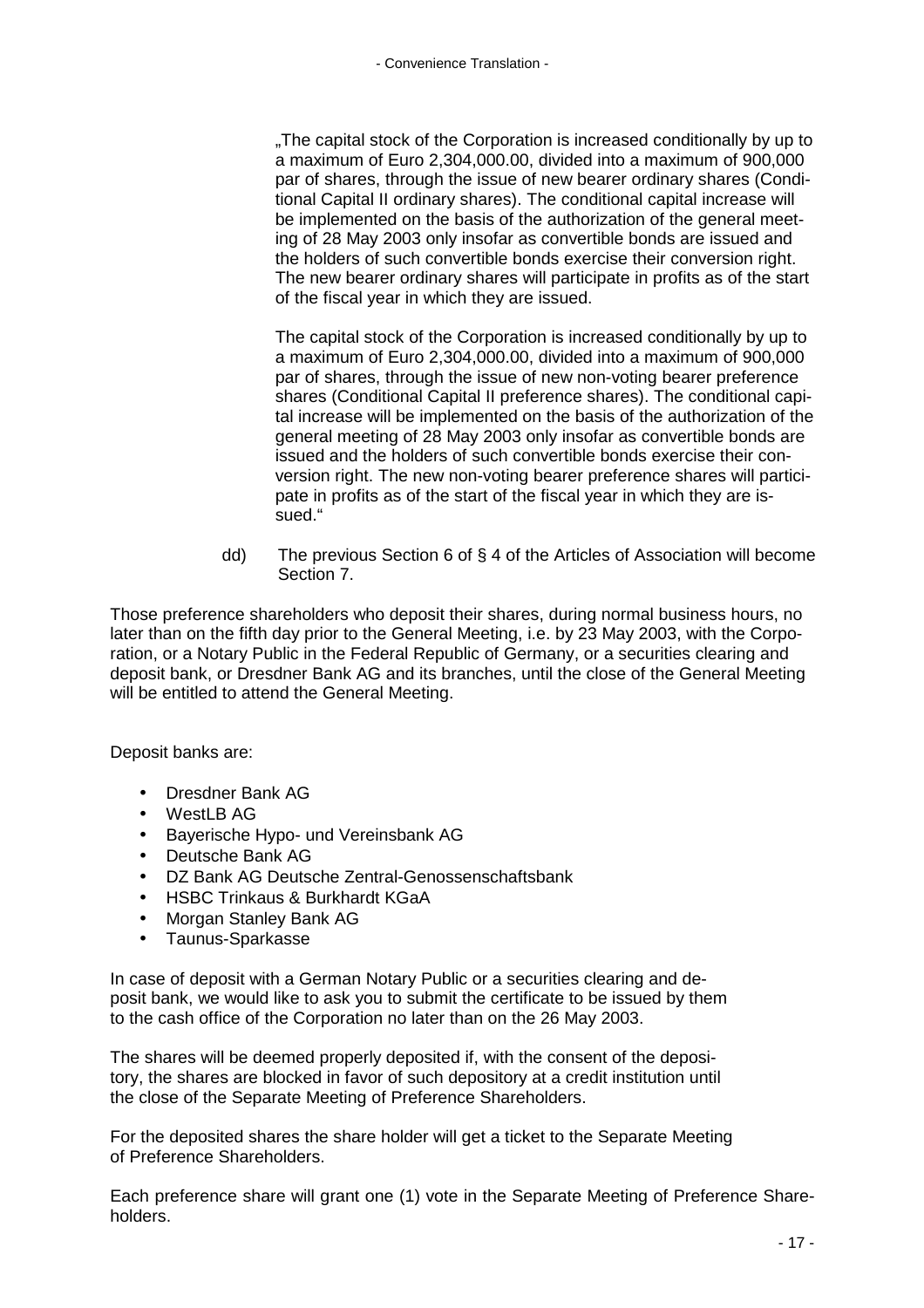The shareholder may also exercise his voting right and/or his right of attendance at the Separate Meeting of Preference Shareholders by a proxy, for example the depositary bank, an association of shareholders or another person of his choice.Furthermore, the company offers its shareholders the opportunity to authorise staff members, nominated by the company, as proxies to exercise shareholders' voting rights in accordance with instructions prior to the Special Meeting of Preference Shareholders. Shareholders who wish to authorise the proxies nominated by the company require an invitation to the Special Meeting of Preference Shareholders. Any voting proxies must be forwarded to the company in writing. The shareholders shall receive the relevant documents and information together with their invitation and admission ticket to the Special Meeting of Preference Shareholders. To ensure timely receipt of the admission ticket, shareholders should request said invitation from their custodian bank at their earliest convenience.

Countermotions in accordance with § 126 Section 1 of the German Stock Corporation Act (Aktiengesetz) have to be submitted exclusively to:

Fresenius AG Investor Relations Else-Kröner-Strasse 1 61352 Bad Homburg v.d.H.

Telefax: +49 (06172) 608-2488

Countermotions of shareholders will be published after receipt on our Internet website [http://www.fresenius.de](http://www.fresenius.de/)

Bad Homburg v.d.H., April 2003

**Fresenius Aktiengesellschaft The Managing Board**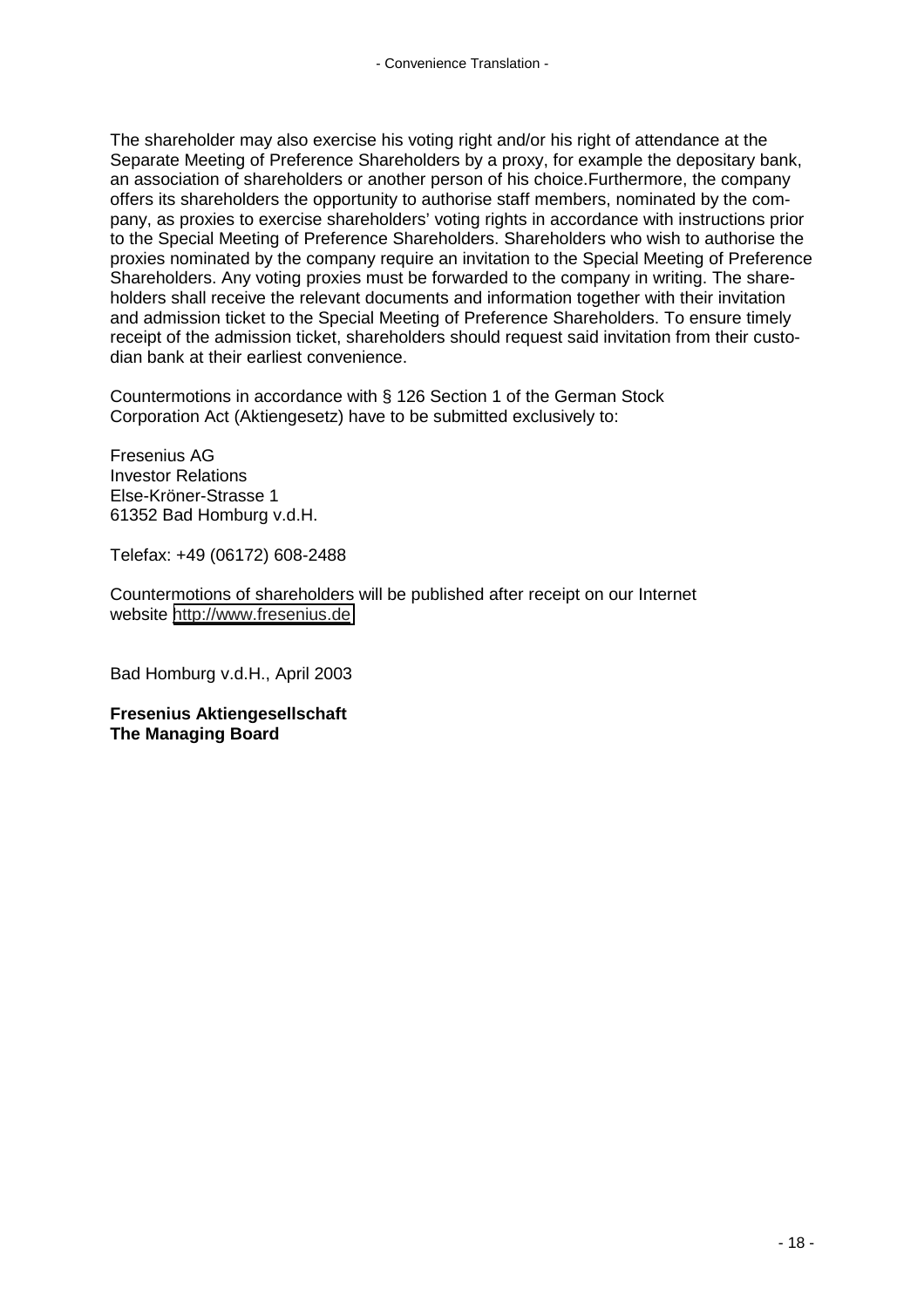### **Report of the Managing Board to the Ordinary General Meeting of Fresenius Aktiengesellschaft (regarding agenda item 7) and to the Separate Meeting of Preference Shareholders (regarding the sole agenda item) of Fresenius Aktiengesellschaft on 28 May 2003**

Report of the Managing Board in accordance with § 221 Section 4, Sentence 2 in conjunction with § 186 Section 4, Sentence 2 of the Stock Corporation Act (Aktiengesetz).

Agenda item 7 of the Ordinary General Meeting and sole agenda item for the Separate Meeting of Preference Shareholders provides for the creation of conditional capital and the issue of convertible bonds to the Managing Board and employees of the Fresenius Group (so-called "Stock option plan").

The issuance of shares for options or convertible bonds is nowadays considered a standard component of performance-based remuneration for international corporations. Thus, employee share ownership schemes are essential in order to recruit and retain (on a long-term basis) sufficient numbers of highly qualified personnel and executives. Moreover, the employee share ownership scheme is intended to achieve above-average staff motivation which is crucial for company success. The resulting potential additional enhancement of the company's value also benefits shareholders.

After a term of five years, the company's current Share option plan, established in 1998, will come to an end, necessitating the launch of a new employee share ownership scheme.

Since the German Law on Corporate Governance and Transparency (KonTraG) introduced pure equity options in 1998, it is possible, in principle, to issue either pure equity options or convertible bonds in connection with employee share ownership schemes. Pure equity options are usually the preferred choice for employee share ownership schemes, as they do not require staff to make any advance payment in the form of a convertible bond deposit. The company's expiring Stock option plan of 1998 was based on such a model; however, the Stock Corporation Act (Aktiengesetz) requires a mandatory performance target when using equity options. On an international level, such performance targets are generally not mandatory, and often regarded as unusual. We find ourselves in increasing competition for highly qualified staff, on a global level, having increased our own international focus over the last few years. Those companies we compete against primarily offer Stock option plans without performance targets. A Share option plan requiring specific performance targets would therefore not be conducive to our objectives – such as offering attractive remuneration schemes to recruit and retain highly qualified staff and executives – outside Germany. In contrast, foreign companies are able to offer their staff equity options without any such performance targets. Thus, the structural disadvantage for German companies is quite significant when competing for highly qualified personnel.

A further important function of employee share ownership schemes is to encourage and strengthen staff identification with the company and, in the case of an international Group such as Fresenius AG, also with the Group as a whole. It is therefore advisable to avoid any differentiation between the company and its Group companies, as well as among individual Group companies.

For these reasons, the Managing Board decided to establish an employee share ownership scheme based on convertible bonds. Although a performance target is not mandatory in this case, there is no intention to abolish such a target altogether. Hence, the employees will be offered convertible bonds whose conversion is depend-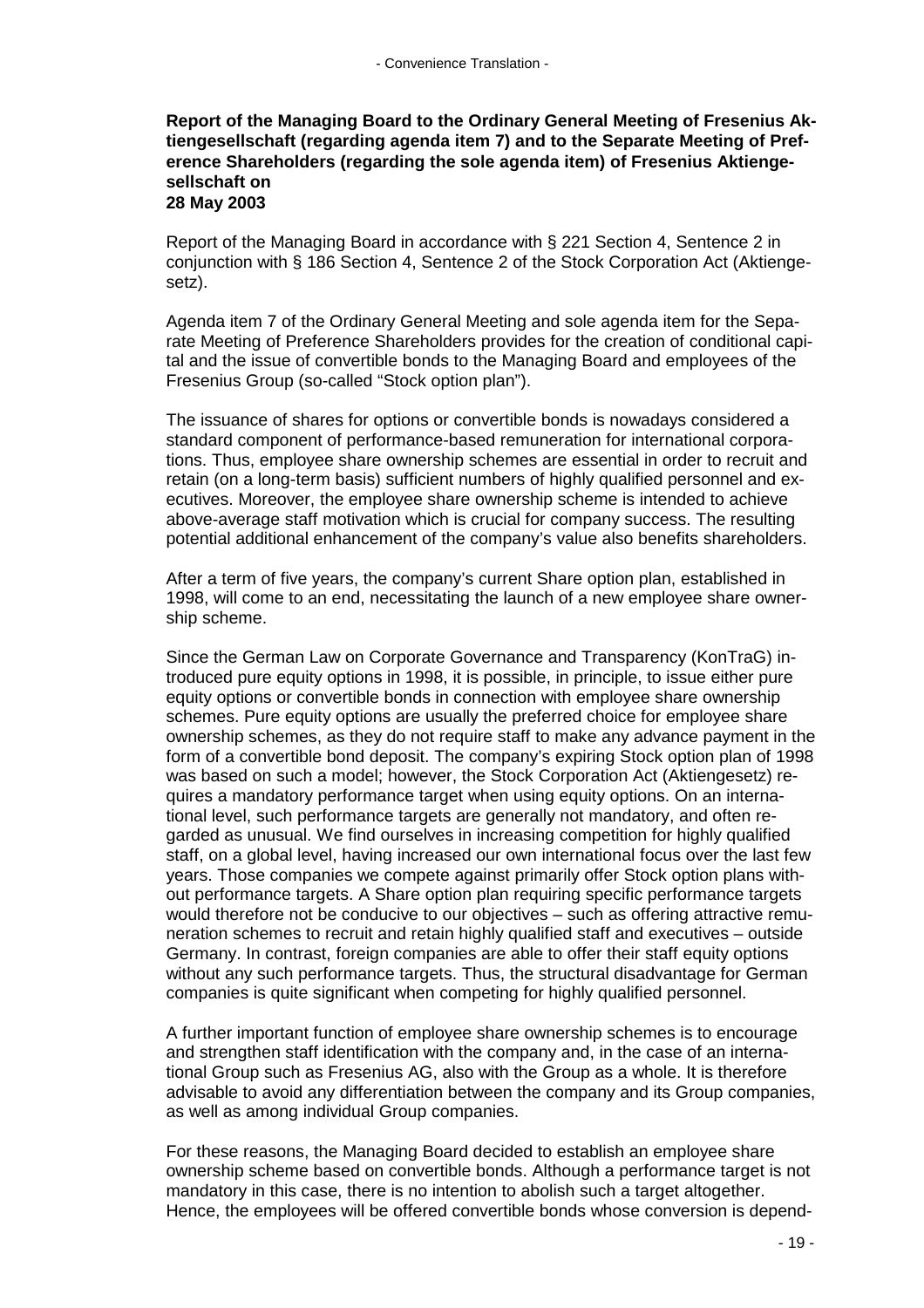ent on reaching a specific performance target. However, in order to be able to nevertheless take regional requirements into consideration, every employee will have the opportunity to subscribe convertible bonds having no performance target instead of the convertible bonds offered having a performance target. Due to the lesser risk associated with the latter, the number of convertible bonds granted will be lower in this case. According to the Black-Scholes option pricing model (a recognised mathematical method for the calculation of the value of convertible bonds), the market value of a conversion right attached to a convertible bond with a performance target is Euro 13.26. The market value of the conversion right attached to a convertible bond having no performance target is Euro 15.02. Thus, the conversion right including a performance target is valued approximately 12 % below the conversion right having no performance target. In order to create an additional incentive for choosing convertible bonds with a performance target, the number of convertible bonds without performance target offered to employees is 15 % lower, and therefore exceeds the purely arithmetical difference in value.

Apart from the opportunity to choose convertible bonds having no performance target, the requirements for exercising the conversion rights correspond to those of a Stock option plan.

The resolution itself consists of three main parts: the fundamentals of the Stock option plan, the actual resolution with regard to the capital increase, and the relevant amendments to the Memorandum and Articles of Association. The principal fundamentals of the new Stock option plan are outlined below:

No. 1 lit. a) authorises the Managing Board, subject to approval by the Supervisory Board, to issue 1,800,000 convertible bonds each having a nominal value of Euro 2.56; comprising, in equal parts, convertible bonds for ordinary bearer shares and convertible bonds for non-voting bearer preference shares. The convertible bond deposit will accrue interest in arrears, at a rate of 5.5% per annum. The total term of the convertible bond will be ten years. Each convertible bond having a nominal value of Euro 2.56 carries the right to subscribe to one ordinary bearer share, or to one nonvoting bearer preference share, of the company against payment of the conversion price. The nominal value of the convertible bond corresponds to the pro-rata amount of the share capital per each share.

All employees of the company and its affiliated enterprises are eligible for the subscription of convertible bonds. In addition, convertible bonds may be granted to the members of the company's Managing Board and the management staff members of affiliated enterprises. However, Fresenius Medical Care AG and any enterprises affiliated with the Group solely through this company are not counted among the affiliated enterprises. This is intended to avoid any overlaps in participation between the company's employee share ownership scheme and the employee share ownership scheme operated by Fresenius Medical Care AG. Moreover, the resolution expressly states the maximum number of convertible bonds available for issuance to members of the Managing Board. The Managing Board decides on both the subscription and number of convertible bonds, unless this concerns members of the Managing Board. In such cases, the decision will be taken by the Supervisory Board. The number of convertible bonds granted depends on the potential impact the relevant employee may have on the company value. The greater the relevant staff member's influence on the company's value and success, the more convertible bonds may be granted to that employee.

To enable the granting of convertible bonds to employees and/or members of the Managing Board, the shareholders' statutory subscription rights must be excluded (No. 1 lit. b), as the required convertible bonds would otherwise not be available for